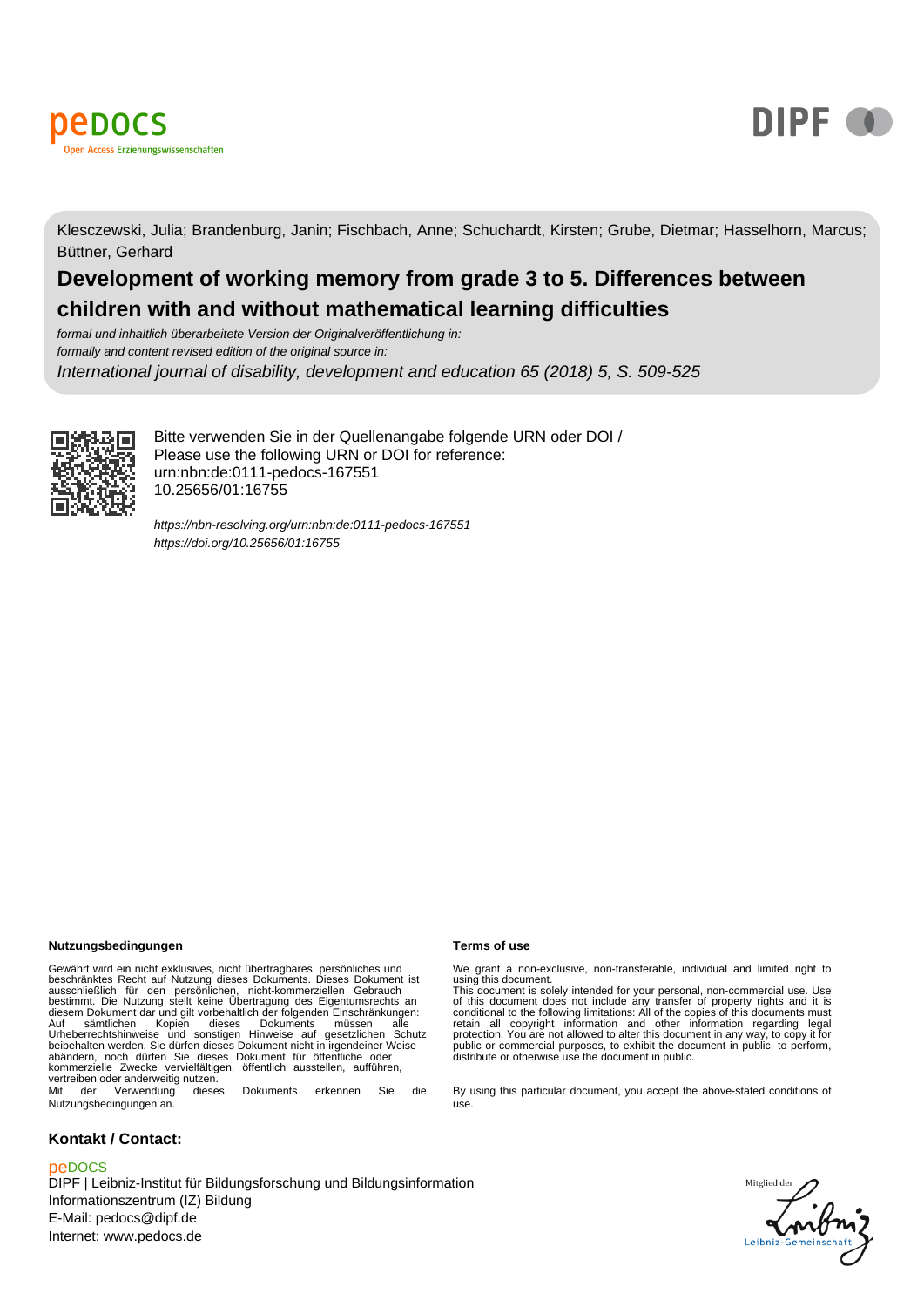This is an Accepted Manuscript of an article published by Taylor & Francis in International Journal of Disability, Development and Education on 01/01/2018, available online:

http://www.tandfonline.com/10.1080/1034912X.2017.1419555.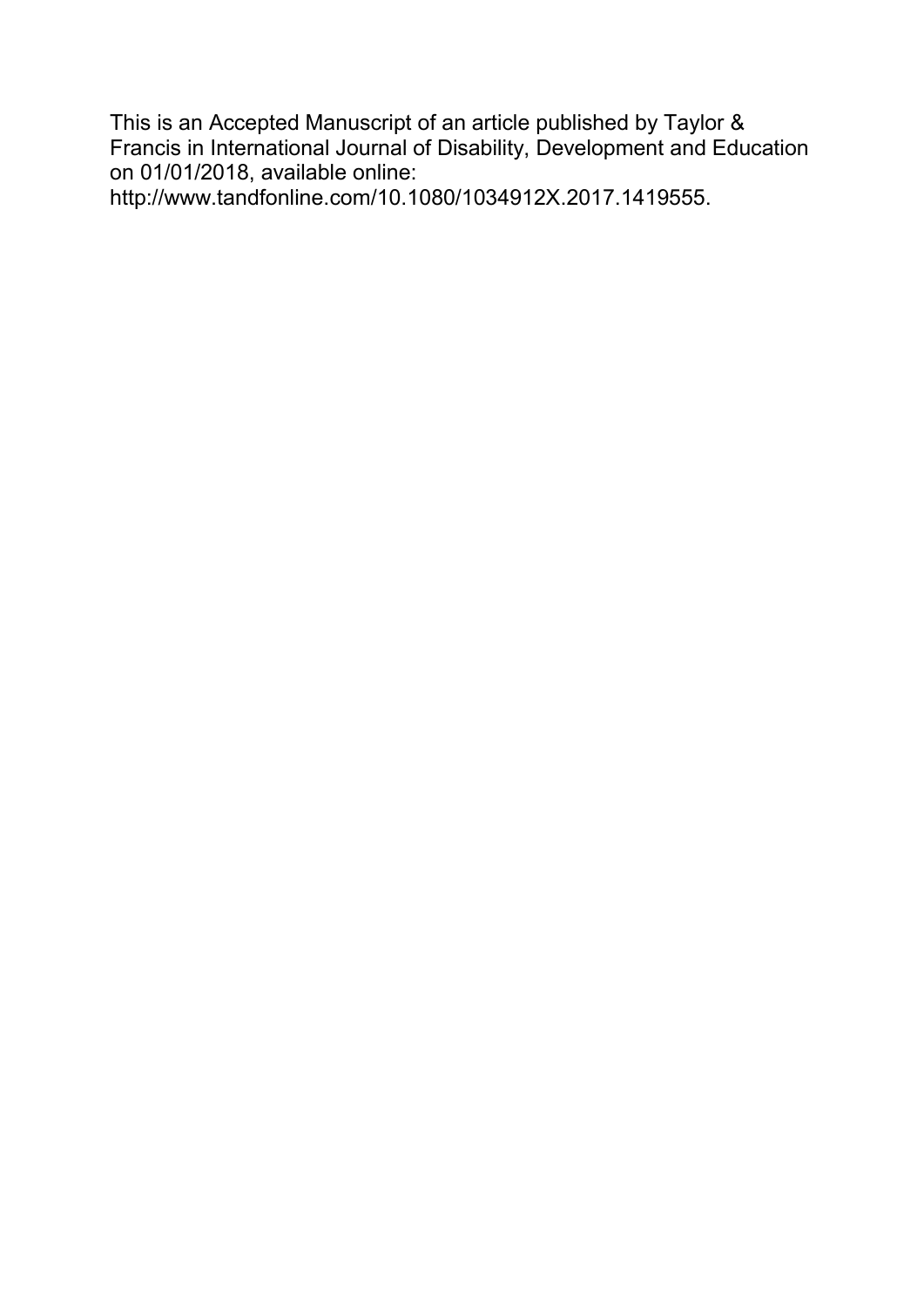Development of Working Memory from Grade 3 to 5: Differences Between Children With and Without Mathematical Learning Difficulties

#### Abstract

Previous research on the development of working memory (WM) in children indicates that WM functioning improves with age. Based on the finding that children with mathematical learning difficulties (MLD) have deficits in WM, the question arises as to whether these children differ from typical learners only in the level or also in the developmental trajectories of WM functioning. To this end, the WM of 80 children with MLD and 71 typical learners was assessed longitudinally in third, fourth, and fifth grades. Preliminary analyses revealed that typical learners outperformed children with MLD in the phonological, visuospatial, and central executive WM functioning in third grade. Latent change analyses indicated that both phonological and central executive WM functioning developed in a linear pattern from third to fifth grades and also was parallel in children with MLD and in typical learners. In contrast, visuospatial WM functioning revealed a linear development across testing waves only in children with MLD whereas typical learners reached a developmental halt from the second testing wave on. Overall, these results indicate that the gap in WM between children with MLD and typical learners does not increase but rather remains constant or even decreases over time. Despite starting at a lower level, the WM functioning in children with MLD did not develop more slowly.

*Keywords:* mathematical learning difficulties; working memory; development; latent change modeling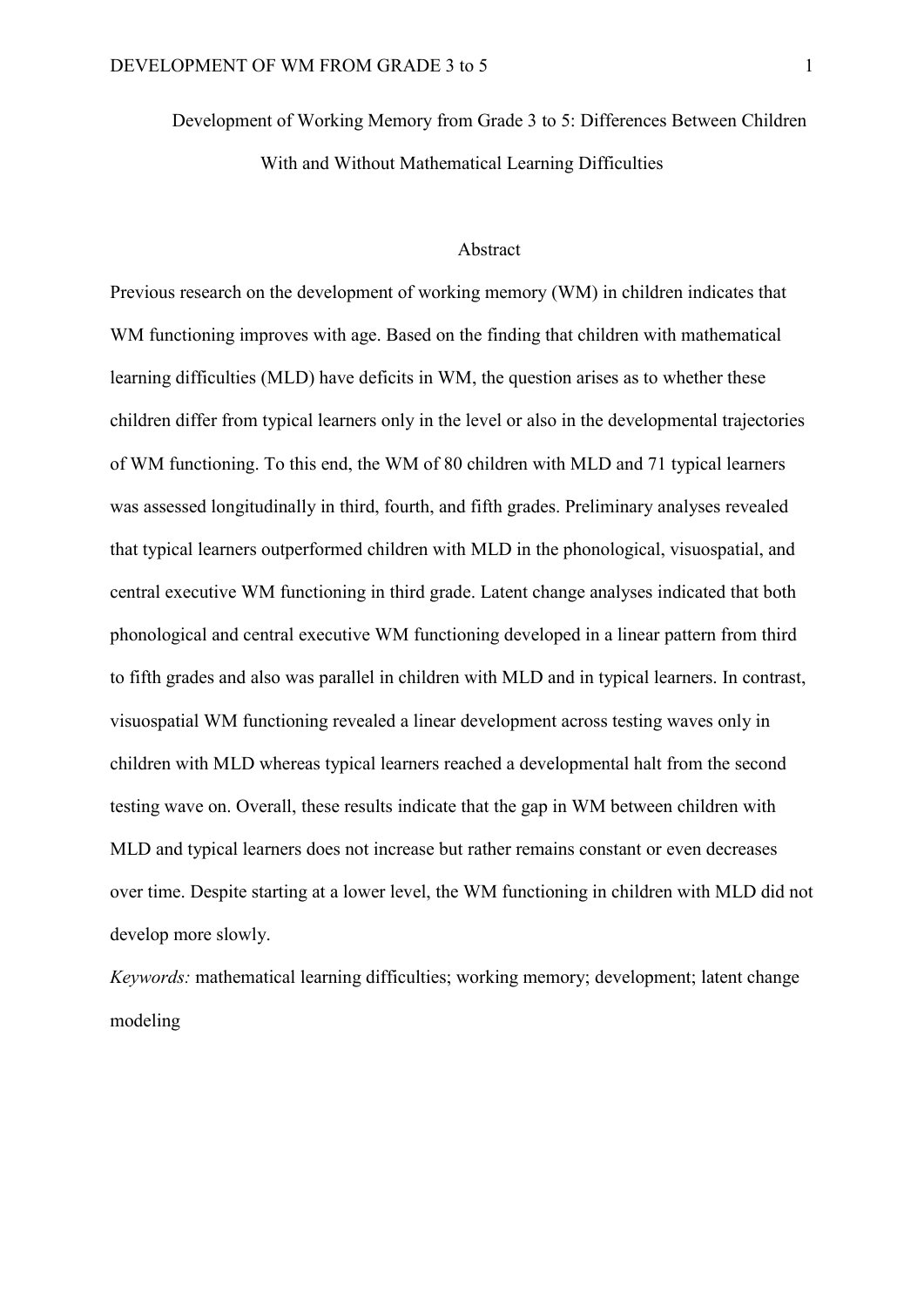Difficulties in mathematics despite unimpaired intellectual abilities are a common phenomenon: Approximately 5% of second and third graders in regular schools in Germany exhibit isolated mathematical learning difficulties (MLD), that is, the children show poor scholastic skills (at least one standard deviation below the mean) in mathematics but neither in reading nor in spelling (Fischbach et al., 2013). Working memory (WM) deficits have been discussed as contributing to MLD (e.g., Schuchardt, Maehler, & Hasselhorn, 2008). In the context of learning difficulties Baddeley's (1986, 2000, 2012) multicomponent WM model is a common theoretical framework. According to this model there are at least three WM components: two subsystems called the phonological loop and the visuospatial sketchpad and one superordinate system called the central executive. Whereas the phonological loop stores verbal information and the visuospatial sketchpad stores static-visual and dynamic-spatial information temporarily (Logie, 1995), the central executive is responsible for focusing, switching, and dividing attention across alternative foci (Baddeley, 1996; also cf. Baddeley & Hitch, 2000).

Previous research on WM in children with MLD revealed that these children show deficits compared to typical learners. However, there has been no consensus as to which components of WM are concerned. Whereas many studies revealed visuospatial deficits in children with MLD (cf. Raghubar, Barnes, & Hecht, 2010), there is a debate about whether or not those children only exhibit phonological as well as central executive deficits if numerical material is used (cf. Peng, Congying, Beilei, & Sha, 2012). Compared to the vast amount of cross-sectional studies on WM deficits in children with MLD (see Raghubar et al., 2010 for a review and Swanson & Jerman, 2006 for a meta-analysis), there is a lack of research comparing WM development in children with and without MLD, especially in longitudinal designs. This lack of longitudinal studies prevents the understanding of the role of WM in the development of MLD. Although it is well known that there is an interrelation between WM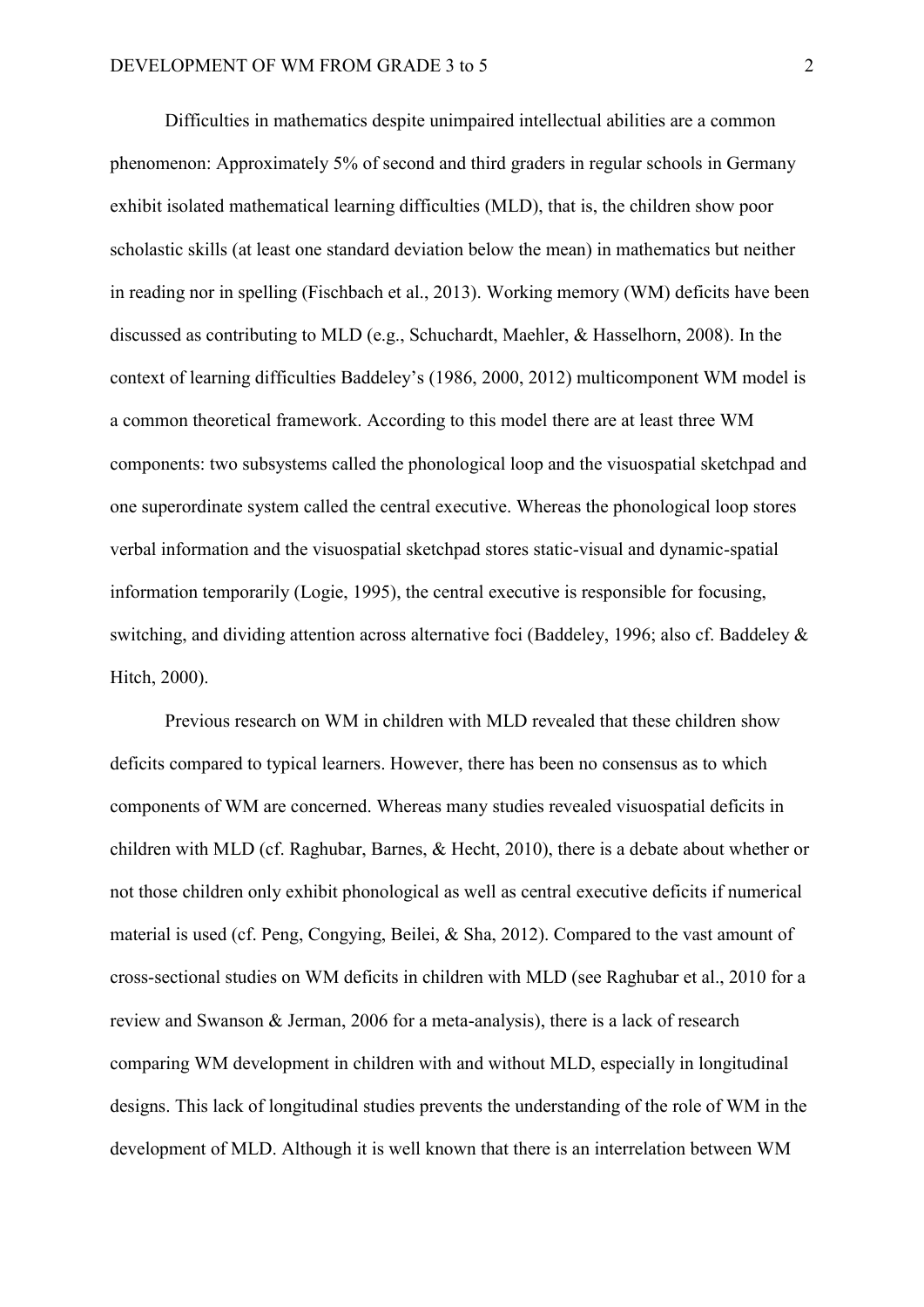and MLD (e.g. Schuchardt, Maehler & Hasselhorn, 2008) the nature of WM deficits in MLD is still less clear. In a current approach it is emphasised that MLD is the result of multiple underlying impairments (Fias, Menon & Szucs, 2013). Longitudinal studies including children with and without MLD could contribute to answer the question whether a weak WM is one of various core deficits of MLD. Particularly interesting would be the longitudinal investigation of working memory development in children who overcome their MLD versus children who persist. If overcoming and persistence would be accompanied by different developmental trajectories (improvement in WM vs. constant deficit) this would be a strong evidence that a deficient WM significantly contributes to MLD.

#### **Working Memory Development in Children**

In research on WM development two alternative approaches have been taken: one regarding the structure and another regarding the capacity of WM (Michalczyk & Hasselhorn, 2010). The first approach examines the structural development of WM by comparing the structure of WM in children of different ages (e.g., Alloway, Gathercole, & Pickering, 2006). Using confirmatory factor analysis and structural equation modeling the main objective of this approach is to examine whether the central executive, the phonological loop and the visuospatial sketchpad can be verified as distinct and separate components of WM independently from age. The second approach assumes that the central executive, the phonological loop and the visuospatial sketchpad *are* separate components of WM. Based on this assumption developmental increases or declines of the capacity of the three WM components are investigated (e.g., Alloway & Alloway, 2013). Given the finding that the tripartite structure of WM is comparable between children with and without learning difficulties (e.g., Schuchardt, Roick, Mähler, & Hasselhorn, 2008), the approach focusing on the development of the capacity of the three components of WM (functioning approach) is followed in the present study.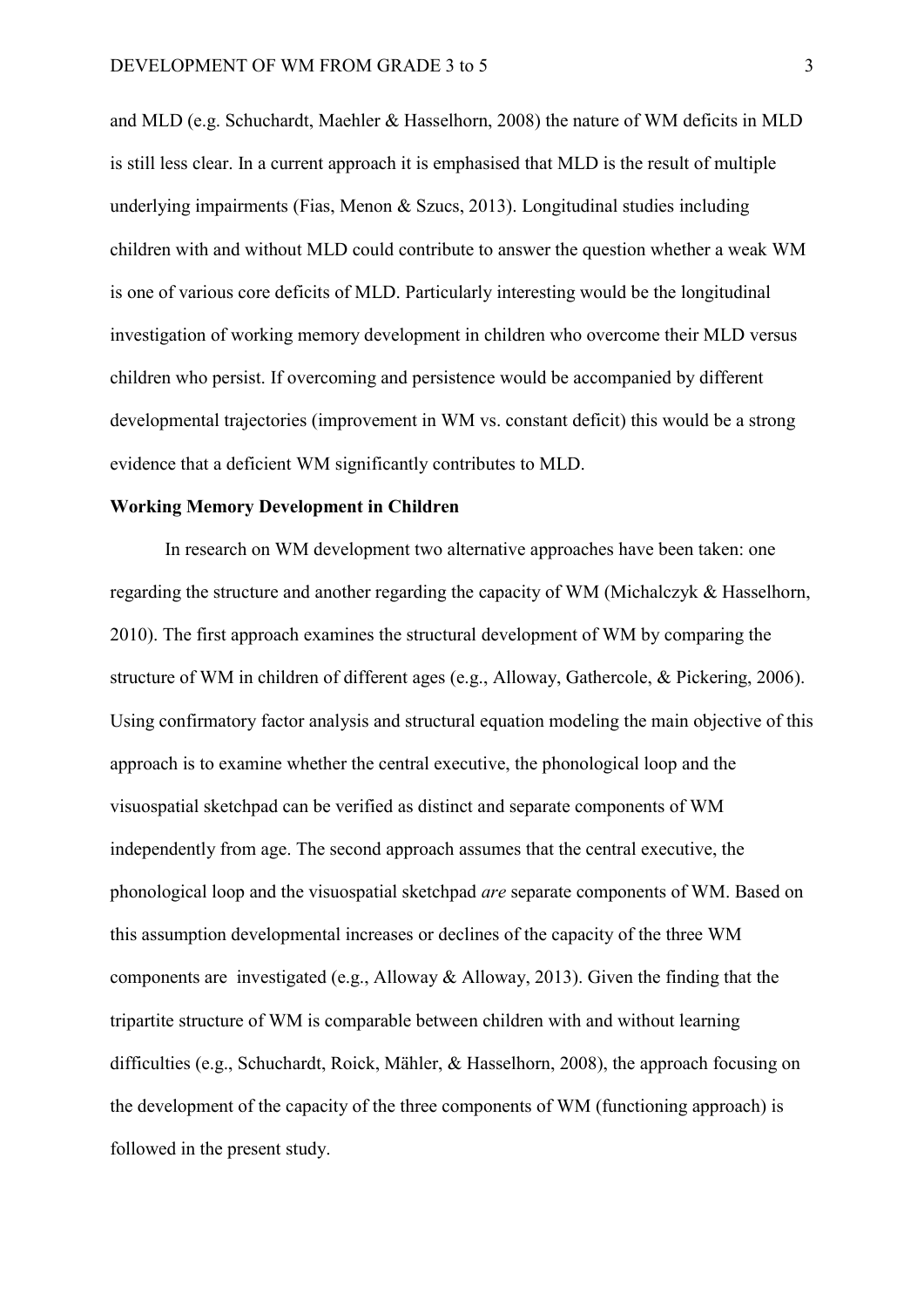Several studies show that working memory is a significant predictor of mathematical abilities (e.g., Alloway & Alloway, 2010; Gathercole, Brown, & Pickering, 2003). However, the relationship between working memory components and mathematics performance seems to be age dependent. Van de Weijer-Bergsma, Kroesbergen and Van Luit (2015) compared the importance of verbal and visuospatial working memory for mathematics learning during primary school and found opposite developmental trajectories. Whereas the predictive power of visual-spatial working memory for mathematics performance diminished the predictive value of verbal working memory increased. Moreover, a review by Friso-van den Bos, van der Ven, Kroesbergen, and van Luit (2013) showed that WM and mathematical achievement relates stronger in children with MLD than in typical learners, that is, mathematical achievement depended more on WM functioning in children with MLD than in typical learners. Therefore, it seems essential to investigate whether or not developmental trajectories are different in the two groups of children.

Different developmental trajectories in the two groups are conceivable: First, WM in children with MLD and in typical learners might develop in a parallel pattern. Thus, if there is a gap between WM functioning in children with and without MLD, it seems possible that it is stable; if there is no gap in WM functioning between the two groups, it seems possible that no gap will be found over time. Second, WM might develop more slowly in children with MLD than in typical learners. Therefore, a gap between the two groups might increase over time or the WM development in children with MLD might still continue but the WM development in typical learners might already have been completed at the same age. Consequently, it seems possible that the gap in WM functioning between children with MLD and typical learners decreases.

#### **Development of Working Memory Functioning in Typical Learners**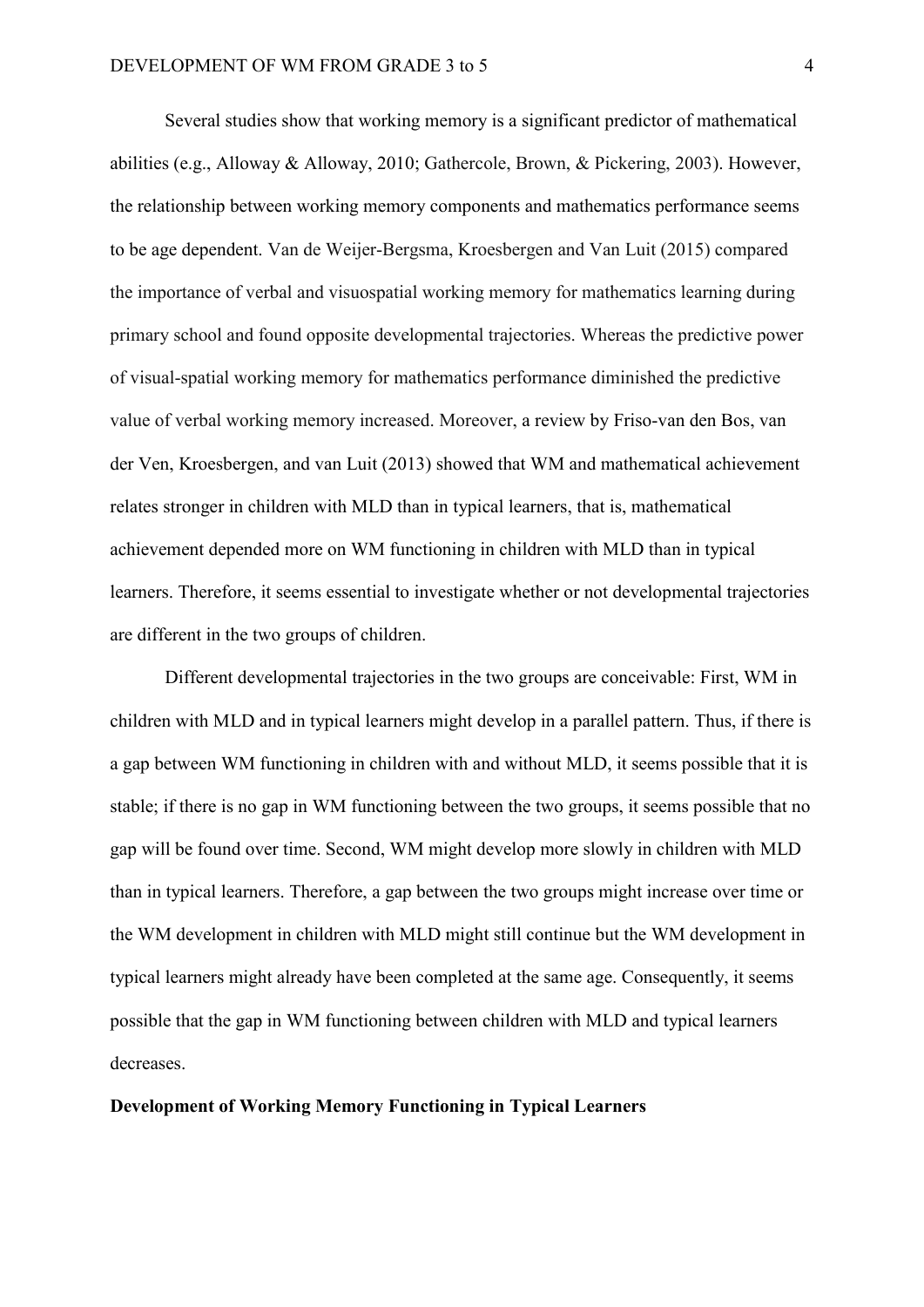The development of WM functioning has been studied with cross-sectional designs in typical learners: In a recent study, Alloway and Alloway (2013) investigated the development of *central executive WM* in 5- to 80-year-olds. In childhood, they observed age-related differences between 5- to 8-year-olds and 9- to 10-year-olds as well as between 5- to 8-year olds and 11- to 12-year-olds in performance on all tasks independent of the material used. Results on age-related differences between 9- to 10-year-olds and 11- to 12-year-olds, however, were less clear: Differences emerged in two complex spans (comparing the shape of red and black letters in several trials and recalling the red letters in the correct sequence; comparing the shape of figures in several trials and recalling the location of the figures in a grid with 16 cells) but not in backward digit spans. Nevertheless, these findings suggest that there is developmental growth in WM functioning in children aged 5 to 12. Similarly, Siegel and Ryan (1989) found that WM functioning developed from 7 to 13 years of age. Various studies provided evidence for substantial growth in *phonological WM* in preschool and primary school children (Henry, 1991; Hitch, Halliday, Dodd, and Littler, 1989). Moreover, findings of three studies on the development of the *visuospatial sketchpad* suggest a substantial increase in children from 5 to 10 or 11 years of age. More specifically, performance on static-visual tasks seems to improve more quickly than performance on dynamic-spatial tasks (Hamilton, Coates, & Heffernan, 2003; Logie, & Pearson, 1997; Pickering, Gathercole, Hall, and Lloyd, 2001).

#### **Development of WM Functioning in Children with MLD**

It is well known that WM differs in children with and without MLD (e.g., Geary, Hoard, Byrd-Craven, & DeSoto, 2004; Kroesbergen, & van Dijk, 2015; Passolunghi, & Siegel, 2004). However, there have been only a few studies in which the development of WM functioning in children with MLD is compared to that of children without MLD. In a crosssectional study, Geary, Hoard, Byrd-Craven, and DeSoto (2004) compared the central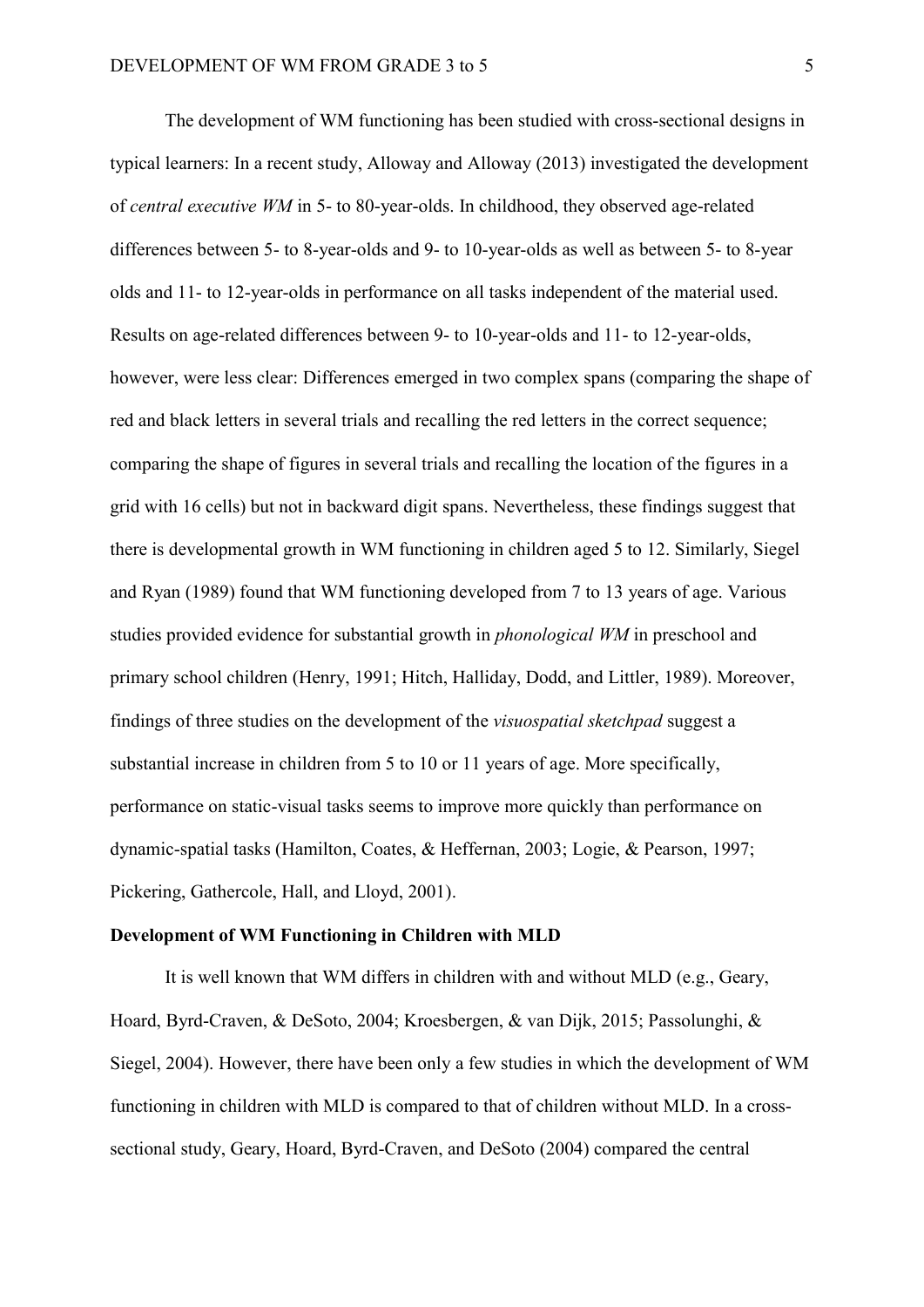executive WM functioning of children with MLD to that of children without MLD in first, third, and fifth grades. They found that children with MLD showed lower levels of centralexecutive WM and that this deficit persisted constantly over time.

Swanson, Jerman, and Zheng (2008) investigated the growth of WM functioning in children at risk and not at risk for MLD (mathematics: percentage  $\leq$  25). They used a cohortsequential design including children from first, second, and third grades over a period of three years. In third grade differences between children at risk for MLD and typical learners were observed in all three WM components, indicating a higher level of WM functioning in typical learners. Whereas there were also differences in growth rates from first to fifth grades in both the central executive and the visuospatial sketchpad, revealing more growth in typical learners, there were no differences in growth rates in the phonological loop between the two groups, indicating parallel growth of phonological WM in both groups.

These previous findings suggest that in children with (or at risk for) MLD from first to fifth grades there is growth in the three components of WM but that the developmental trajectories at least of the visuospatial sketchpad and the central executive might be different compared to typical learners (Swanson et al., 2008). However, studies comparing children with MLD to those without MLD and differentiating all three components of WM especially with longitudinal rather than cross-sectional designs are still scarce. In our longitudinal study we investigated the development of working memory in children with and without MLD from grade three to grade five. Unlike Swanson et al. (2008) we used a stricter criterion for MLD (maths performance below percentile 16 instead of percentile 25) whereas the IQ criterion was less strict (IQ  $\geq$  70 instead of IQ  $\geq$  85). In addition, children with reading and/or spelling difficulties comorbid to MLD were excluded from the study.

#### *Research Questions*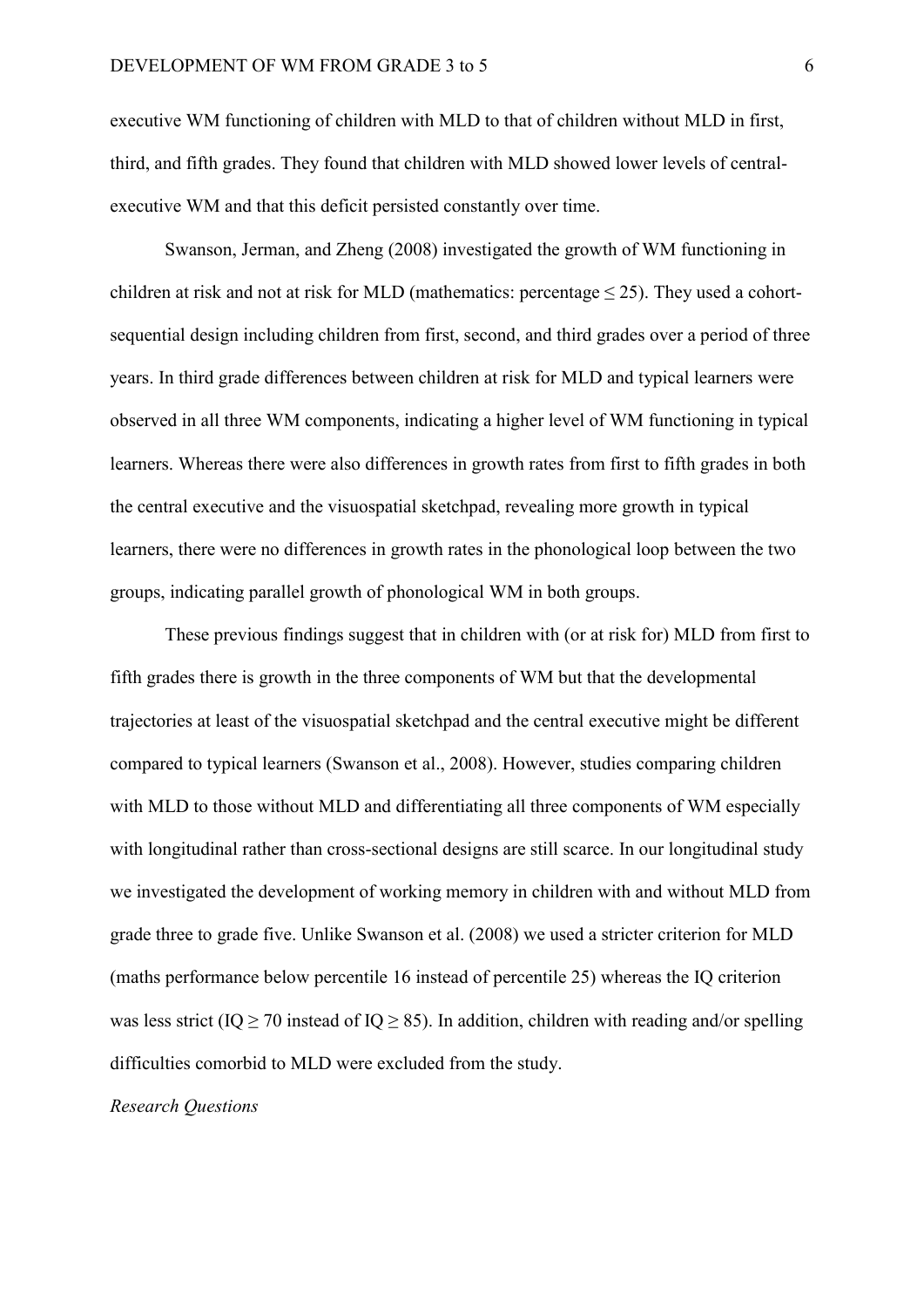Given the lack of previous research, the present study addresses the following three research questions: First, do phonological, visuospatial, and central executive WM functioning differ in children with and without MLD in third grade? Second, does the functioning of these three WM components increase with age in children with and without MLD from third to fifth grades? Third, if WM functioning increases with age, are phonological, visuospatial, and central executive developmental trajectories comparable in children with and without MLD?

#### **METHOD**

#### **Participants**

Participants were recruited from a cross-sectional screening sample on learning difficulties at the end of second grade and at the beginning of third grade in regular schools in Germany. A subsample of 151 children was selected for the present longitudinal study, of which 80 exhibited isolated poor mathematical skills (mathematics *T* < 40 equates to percentile < 16; reading and spelling  $T \ge 40$ ) and 71 served as a control group without learning difficulties (mathematics, reading, and spelling  $T \geq 40$ ). These typical learners were selected from a group of 100 children because their IQ and their reading and spelling performance as well matched that of the children with MLD. The participants' IQ was at least 70 (according to the ICD-10 definition of unimpaired intelligence; World Health Organization, 1993).

In the screening the Culture Fair Intelligence Test (CFT 1; Cattell, Weiß, & Osterland, 1997) was administered to assess nonverbal intelligence and German standardized achievement tests were used to assess reading comprehension (ELFE 1-6; Lenhard & Schneider, 2006), spelling (dictation; WRT 2+; Birkel, 2007), and mathematics (arithmetical, word, and geometry problems; DEMAT 2+; Krajewski, Liehm, & Schneider, 2004). Internal consistencies of these tests ranged from .91 to .97 according to the technical manuals.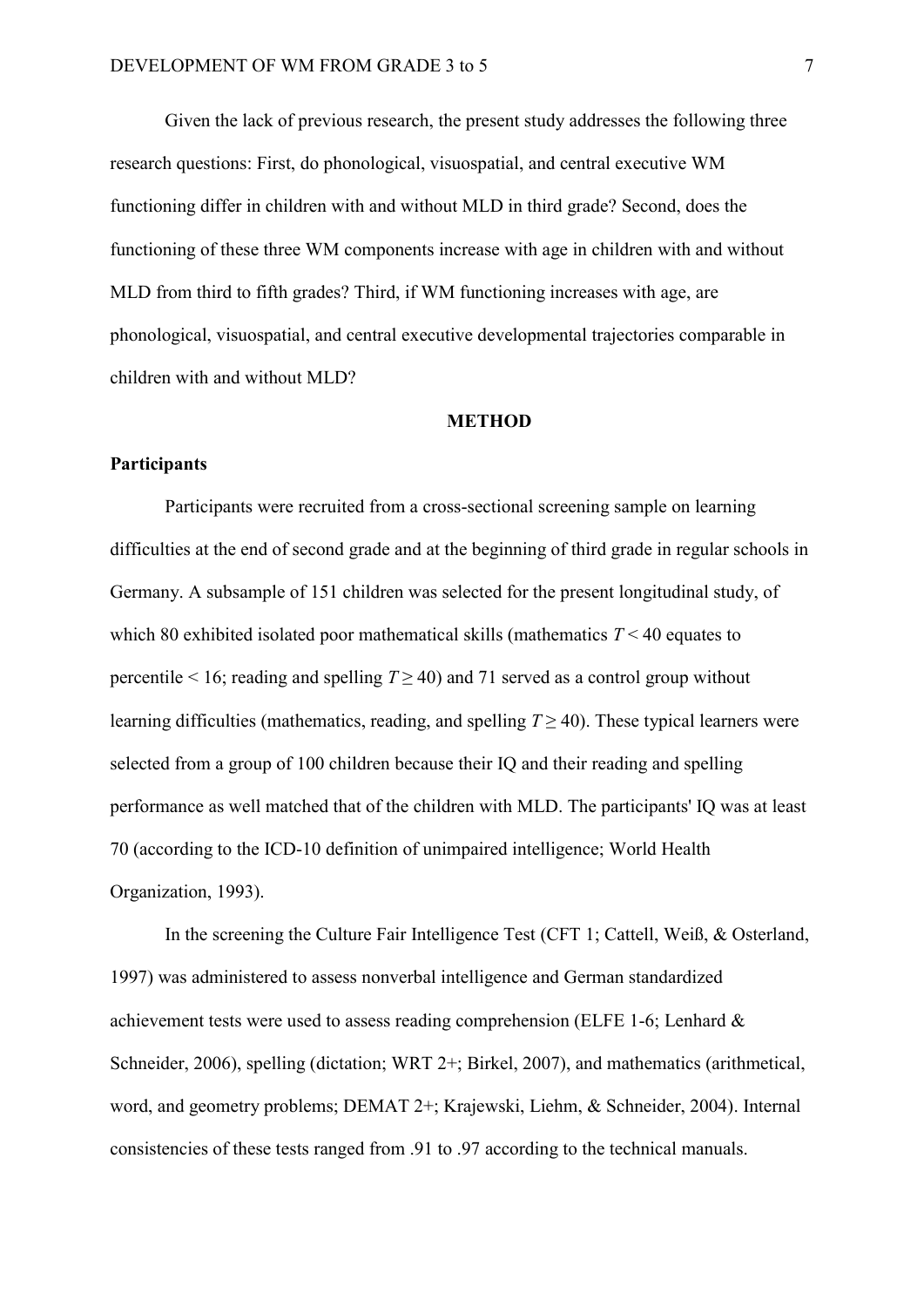Table 1 displays the group characteristics at the first measurement point (start of the study). For all analyses  $\alpha$ -level was set at .05. As expected, due to the sampling procedure, both groups did not differ in terms of age,  $F(1, 149) = 3.59$ ,  $p > .05$ ; IQ,  $F(1, 149) = 3.29$ ,  $p >$ .05; reading skills *F*(1, 149) = 3.73, *p* > .05; or spelling skills, *F*(1, 149) = 3.63, *p* > .05; but they differed in mathematics skills,  $F(1, 149) = 606.67$ ,  $p < .001$ ,  $\eta_p^2 = .80$ . Sex distribution was balanced within the control group,  $\chi^2(1) = 0.35$ ,  $p = .553$ , but not within the MLD group,  $\chi^2$  (1) = 31.25, *p* < .001. This is in accord with previous research revealing that girls are overrepresented in populations with MLD (Fischbach et al., 2013).

#### *[Please insert Table 1 here.]*

#### **Working Memory Assessment**

The Working Memory Test Battery for Children Aged Five to Twelve Years (AGTB 5–12; Hasselhorn et al., 2012), a computer-based German test battery, was administered to assess WM functioning. The structure of phonological, visuospatial, and central executive WM was established by confirmatory factor analyses (Michalczyk, Malstädt, Worgt, Könen, and Hasselhorn, 2013). Internal consistencies measured in 9- to 12-year-old children ranged from .92 to .99 (Hasselhorn et al., 2012). In addition to the AGTB 5–12, a *backward word span* task was administered. All WM subtests comprise adaptive span tasks including 10 trials following an adaptive algorithm: The first two trials were used to estimate the child's individual span level of performance. At the first measurement point the span tasks backward and forward started with two and three items respectively. At the second and third measurement point the start levels were three and four items. If the child recalled the presented trial correctly, the sequence length of the consecutive trial increased by one item. If, however, the child's recall was incorrect, the sequence length of the next trial decreased by one item. From the third trial on, trials were presented in pairs: If both trials were answered correctly the span length of the next pair increased by one item; if both trials were answered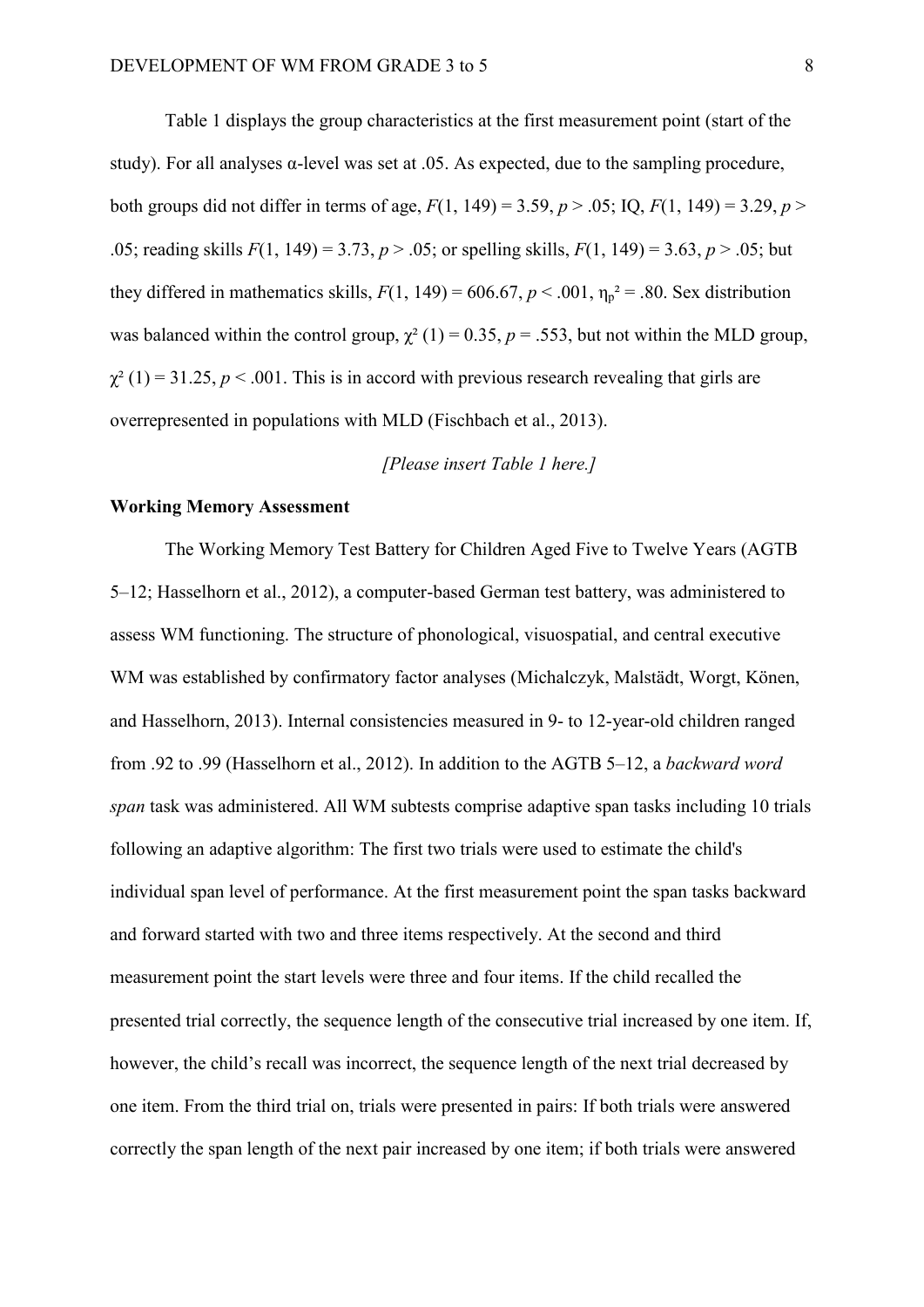incorrectly, the span length of the next pair decreased by one item; in all other cases the span length remained the same. The maximum span length was at the first measurement point seven items for the backward task and eight items for the forward task. At the measurement points two and three the respective maximum span length was eight and nine items. A correct answer was assigned a score equivalent to the span length, whereas an incorrect answer was assigned one point less. Dependent variables were the means of the last eight trials only.

**Phonological Loop***.* In the *digit span* task sequences of two to nine digits and in *word span monosyllabic* and *tri-syllabic* tasks sequences of two to nine mono- or tri-syllabic words have to be reproduced immediately after presentation. Presentation and recall is both acoustical.

**Visuospatial Sketchpad.** In the *corsi block span* task nine unsystematically located white squares in which a sequence of two to nine smileys appears, are presented on a grey screen. The child has to reproduce the sequence of the smileys by touching the squares on a touchscreen in the presented order. In the *matrix span* task a pattern of two to eight black fields presented in a white 4 x 4 matrix has to be reproduced in a white 4 x 4 matrix by touching the respective fields on the screen.

**Central Executive.** Similar to forward digit and word span tasks, in the *backward digit* task and *backward word span* task a sequence of two to eight digits or monosyllabic words has to be reproduced in the reverse order. In the *counting span* task squares and one to nine circles are randomly presented on the screen. The circles have to be counted. A sequence of two to eight of these pictures is presented and at the end the number of circles has to be reproduced verbally in the presented order. In an *object span* task a sequence of two to eight objects is presented on a white screen and the child has to say whether or not each object is edible. After a sequence the child has to reproduce the objects verbally in the presented order. **Testing Procedure**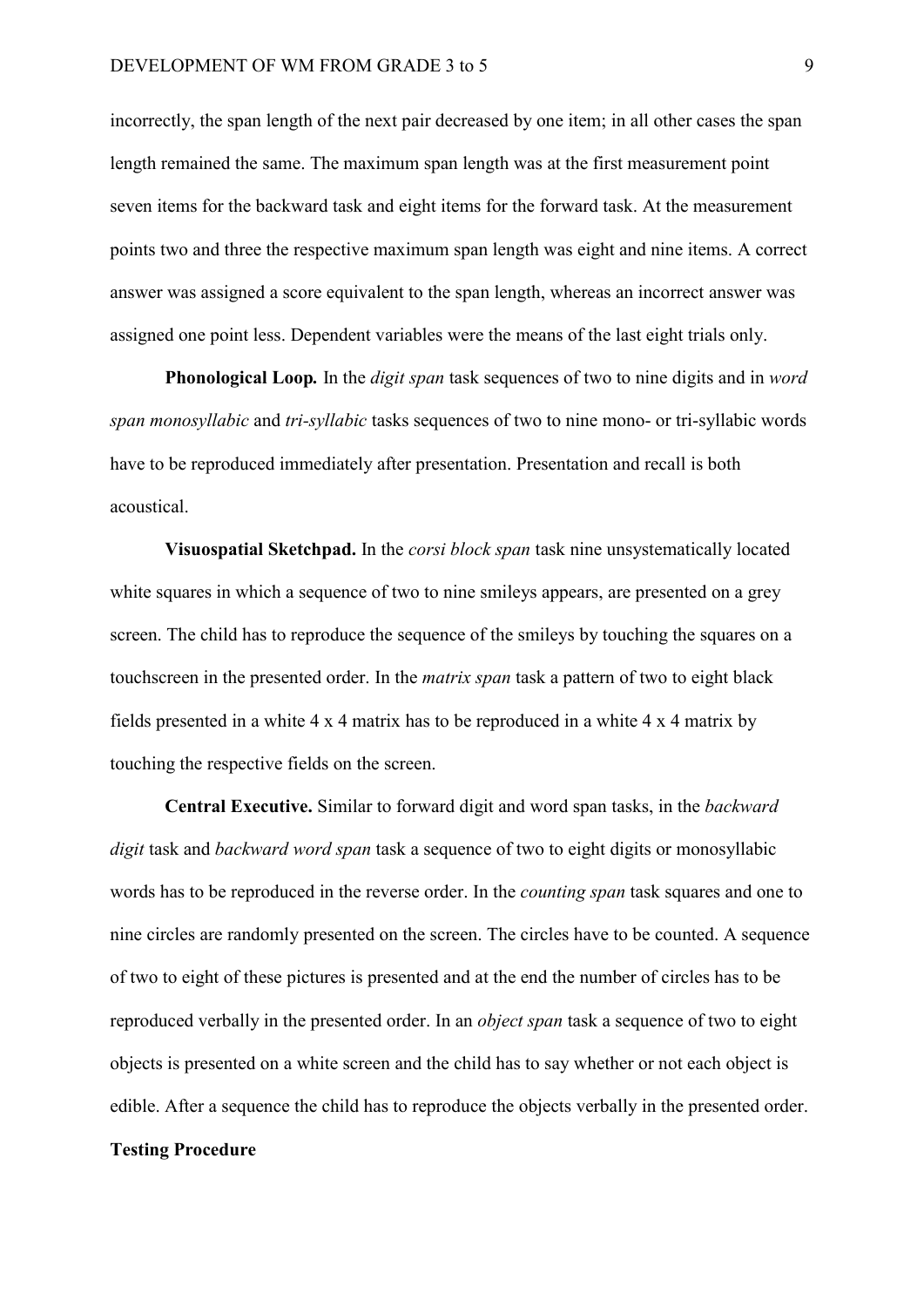WM assessment was realized in the middle of third, fourth, and fifth grades and took place in schools or in university laboratories. The AGTB 5–12 was conducted by trained instructors in two individual sessions lasting 45 min each in third and fourth grades and in one individual session lasting 90 min in fifth grade. Consent of the parents and schools was obtained prior to testing.

## *[Please insert Figure 1 here.]*

#### **Statistical Procedure**

Data was analysed with latent modeling in Mplus 7.11 (Muthén & Muthén, 1998- 2013) with full information maximum likelihood (FIML) estimation. Latent change modeling (LCM; Reuter et al., 2010) was used to investigate growth of each WM component from third to fifth grades as shown in Figure 1. Model fit indices used were the  $\chi^2$  test, the comparative fit index (CFI), and the root mean square error of approximation (RMSEA) as recommended by Hu and Bentler (1998, 1999). A *p*-value of the  $\chi^2$  test  $\geq .05$ , a CFI  $\geq .97$ , and a RMSEA  $\leq$ .05 indicates a good fit, whereas a *p*-value of the  $\chi^2$ -test  $\geq$  .01, a CFI  $\geq$  .95, and a RMSEA  $\leq$ .08 indicates an acceptable fit (Schermelleh-Engel, Moosbrugger, & Müller, 2003). Because the degrees of freedom affect the  $\chi^2$  test (e.g., Ullman, 2001; Wang & Wang, 2012), the ratio  $\chi^2$ /df is additionally used for evaluating the model fit: A ratio < 2 indicates an acceptable fit (Ullman, 2001).

First, each unrestricted model was tested. Second, these models were compared to the maximum restricted models which included equalized parameters across groups as well as across points in time. Except for the visuospatial sketchpad (see below), the maximum restricted models included fixed parameters of both change variables and across both groups. Therefore, the unrestricted and the maximum restricted models were nested and it was possible to compare the goodness of fit of these models using the  $\chi^2$  difference test, which tests the null hypothesis that both models fit equally. Hence, a significant result indicates that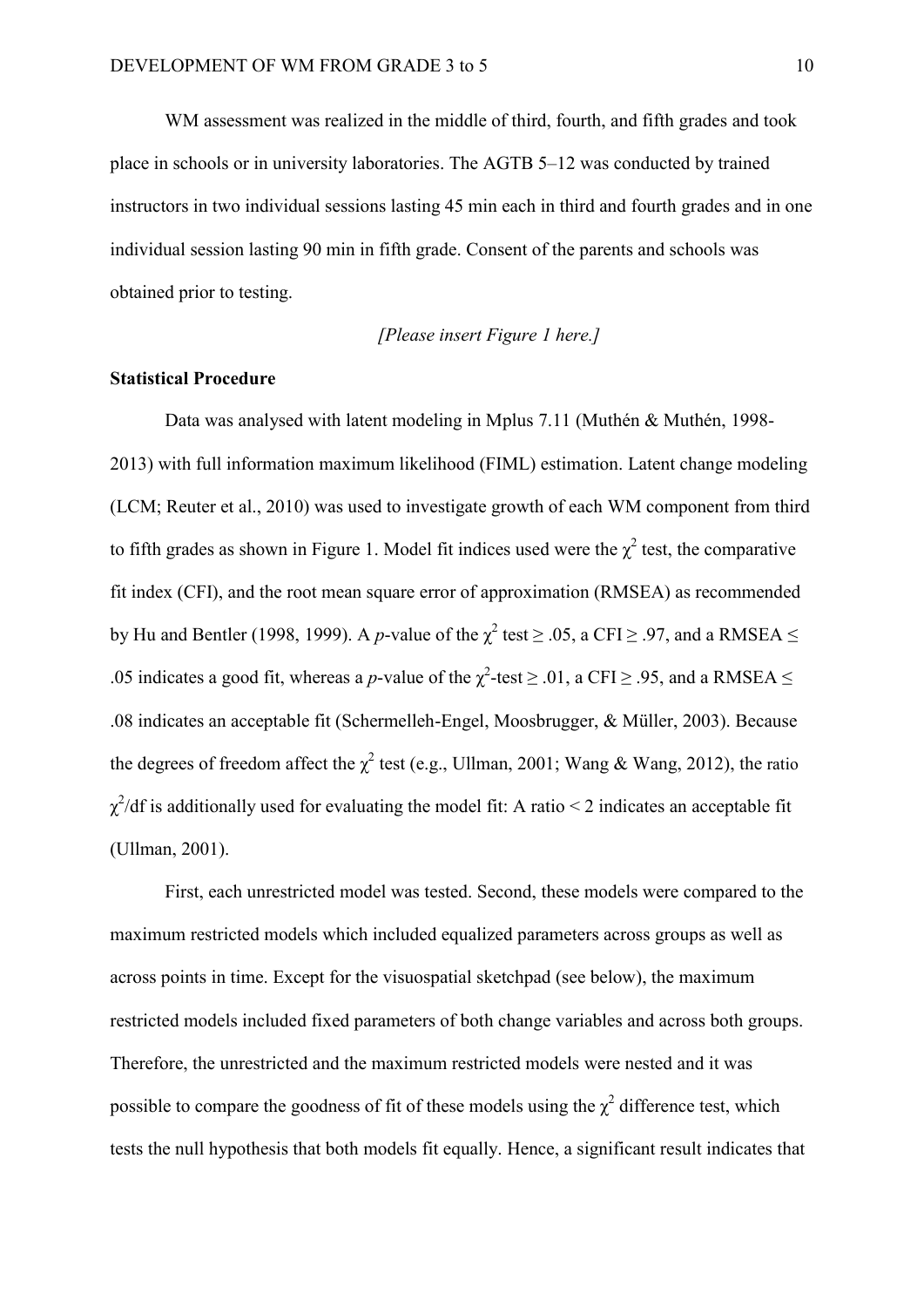the restricted model fits the data significantly worse than the unrestricted model and the assumption of equal WM development has to be rejected (Schermelleh-Engel et al., 2003).

*[Please insert Table 2 here.]*

#### **RESULTS**

Manifest means (and *SD*s) for each WM subtest and each point in time are presented as a function of MLD in Table 2. First, we established the measurement models of each WM component. In longitudinal factor analyses, factorial invariance is an important issue with respect to data interpretation: To ensure that the latent factors measure the same underlying construct across groups and time, the measurement model should at least express *strong invariance*. That is, both the factor loadings as well as the manifest intercepts should be set equal across groups and testing waves (Byrne, 2012). Although not necessarily required, *strict invariance* (i.e., additional invariance of the residuals) is of further interest in order to produce most parsimonious models. Nevertheless, if strict invariance does not hold, interpretation of latent chance modeling is not affected (Geiser, 2012). Against this backdrop, we started with measurement models that expressed strict invariance. However, if the model was of only poor fit, invariance constraints of the residuals were released and a strong invariant model was estimated instead. In addition, autocorrelated residuals (i.e., common variance between one and the same WM task across the three testing waves) were included in order to model indicator-specific effects across time (Cole & Maxwell, 2003). The measurement model of each WM component is shown in Figures 2 to 4. Their goodness of fit is the same as the goodness of fit of the unrestricted latent change models, and is therefore described in detail only below. For both the phonological loop and the visuospatial sketchpad, we were able to establish a longitudinal model with strict invariance. For the central executive, however, the strict invariant model showed only poor fit to the data;  $\chi^2$  (128) = 190.88, *p* < .001; RMSEA = .08 [90% CI: .06, .10]; CFI = .84. Therefore, we released the constraints of the error variances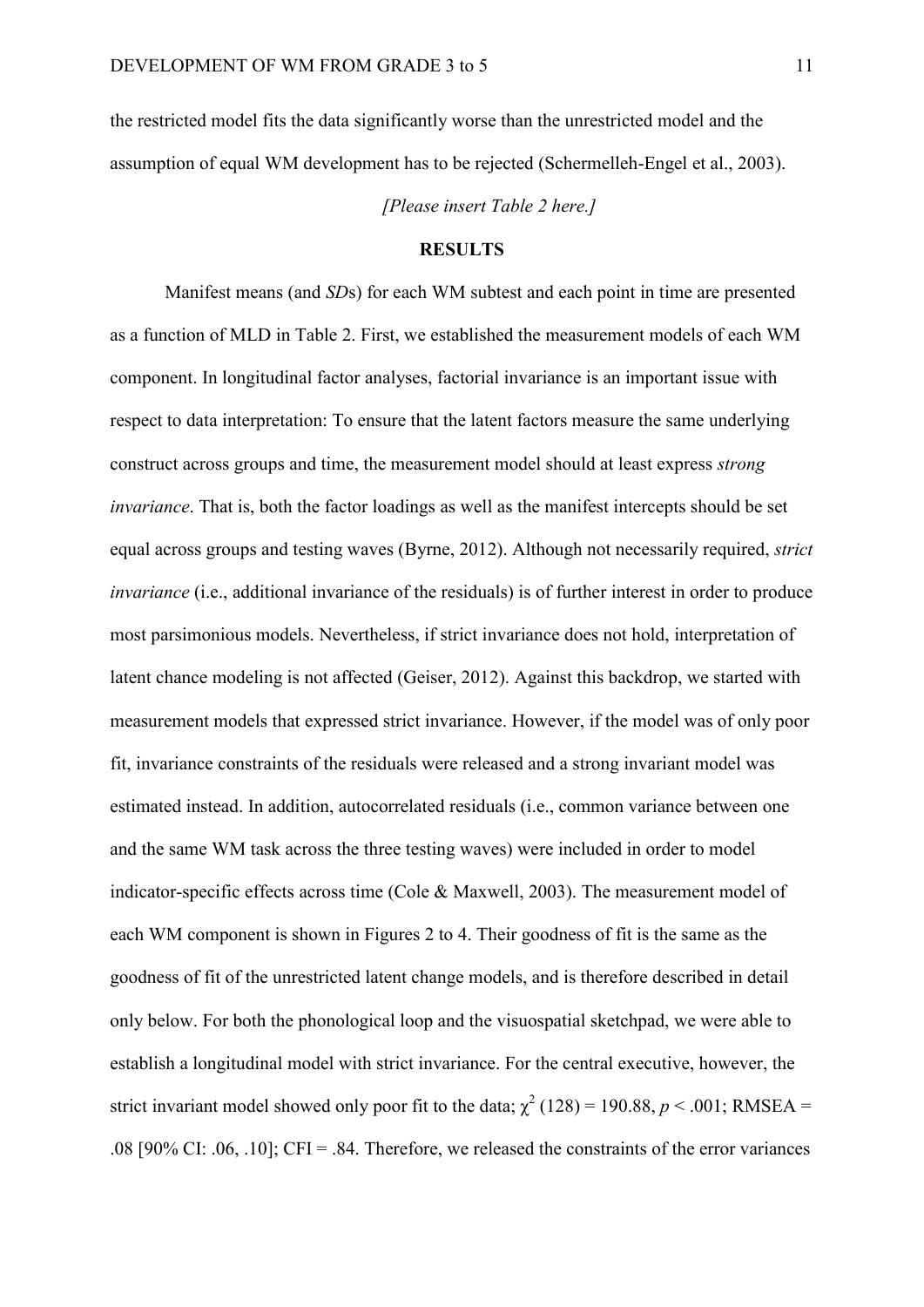and estimated a strong invariant model instead. Although this led to a significant improvement in overall model fit  $(\Delta CFI > .01)$ , results were still of poor fit. We therefore consulted modification indices, which showed that the residuals between the object span task and the counting span task co-varied highly in both groups. This covariation might be due to method effects, as both measures are considered complex span tasks in which simultaneous storage and processing is taking place during encoding. By this means, those complex spans are differentiated from backward spans in which simultaneous storage and processing is taking place during retrieval rather than during encoding. We thus included those additional paths in the model to account for potential method effects. This respecified model led to a significant improvement ( $\Delta$ CFI > .01), and showed a reasonable good fit to the data (see below).

#### *[Please insert Figures 2 to 4 here.]*

#### **Does WM functioning differ in children with and without MLD in third grade?**

To compare the phonological, visuospatial, and central executive WM functioning in children with MLD to that in children without MLD in third grade, the latent means of the baseline level, which are provided in Table 3, were fixed equally between both groups for each WM component. These restricted models were compared statistically to the unrestricted models.

Concerning the phonological loop, the data were represented well by the unrestricted model,  $\chi^2$  (65) = 80.85,  $p = .089$ ,  $\chi^2$ /df < 2; RMSEA = .06 [90% CI: .00, .09]; CFI = .97; whereas the restricted model revealed a worse fit to the data,  $\chi^2$  (66) = 91.30, *p* = .021; RMSEA = .07 [90% CI: .03 -.11]; CFI = .95. Accordingly, the  $\chi^2$  difference test between the unrestricted model and the restricted model was statistically significant, indicating that the restricted model revealed a worse fit to the data than the unrestricted model,  $\Delta \chi^2$  (1) = 10.45,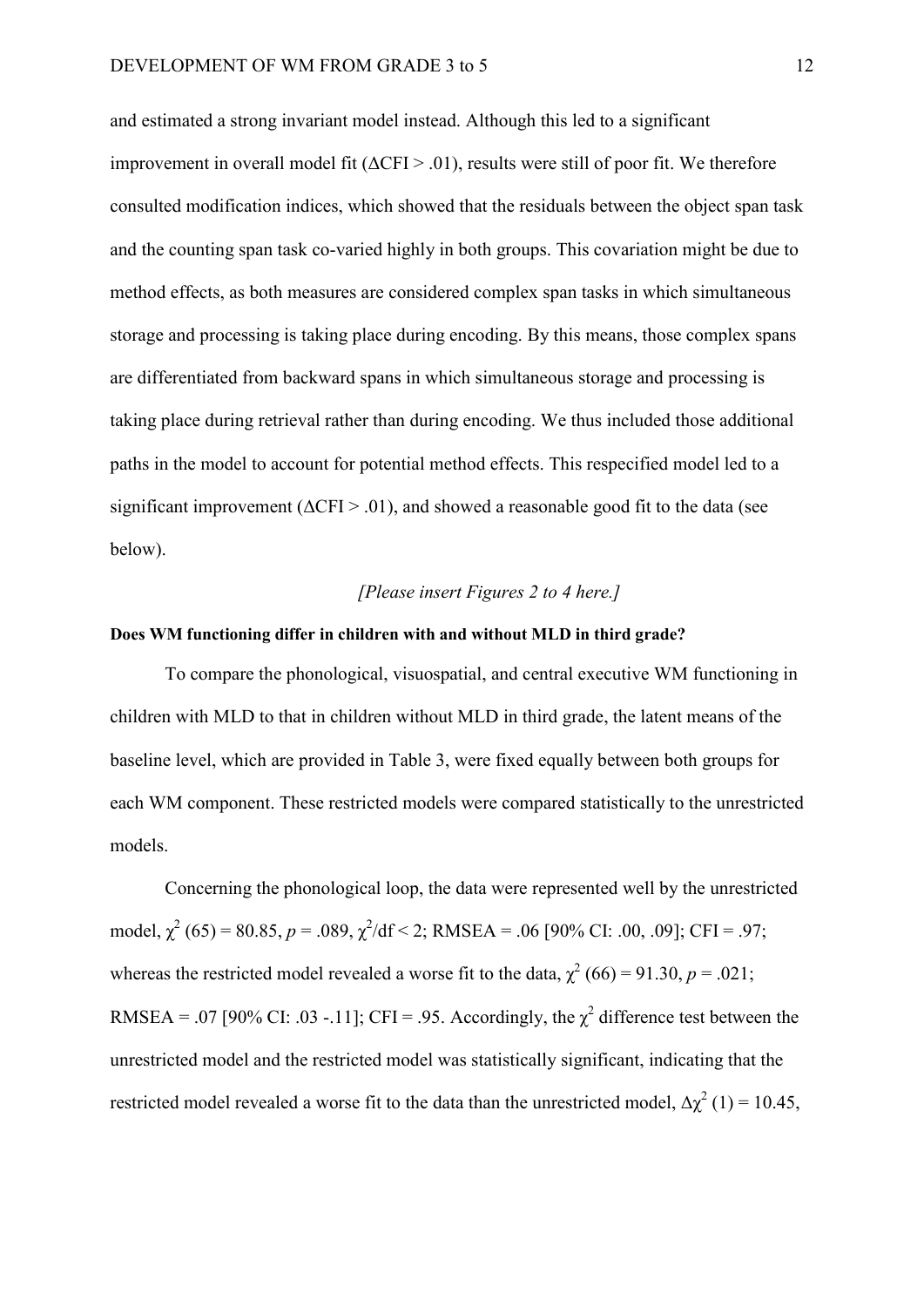$p = .001$ . Hence, these results indicate that typical learners showed a higher level of phonological WM functioning than children with MLD in third grade.

For the visuospatial sketchpad, the unrestricted model fit the data excellently,  $\chi^2(10)$  = 7.38,  $p = .689$ ,  $\chi^2$ /df < 2; RMSEA = .00 [90% CI: .00 - .10]; CFI = 1.00. Again, the restricted model fit the data worse than the unrestricted model,  $\chi^2(11) = 24.24$ ,  $p = .012$ ; RMSEA = .13 [90% CI: .06 - .20]; CFI = .92 ( $\chi^2$  difference test:  $\Delta \chi^2$  (1) = 16.86, *p* < .001). These findings indicate that typical learners outperformed children with MLD in visuospatial WM functioning in third grade.

Regarding the central executive, the model fit indices of the unrestricted model also revealed a reasonable to good fit to the data,  $\chi^2$  (102) = 132.75, *p* = .022,  $\chi^2$ /df < 2; RMSEA = .06 [90% CI: .03 - .09]; CFI = .92; whereas the restricted model demonstrated a worse fit to the data,  $\chi^2$  (103) = 146.69,  $p = .003$ ,  $\chi^2$ /df < 2; RMSEA = .08 [90% CI: .05 - .10]; CFI = .89 ( $\chi^2$  difference test,  $\Delta \chi^2$  (1) = 13.94; *p* < .001). These results indicate that typical learners exhibited higher levels of central executive WM functioning than children with MLD in third grade.

#### *[Please insert Table 3 here.]*

# **Does WM functioning increase with age in children with and without MLD from third to fifth grades?**

 Table 3 illustrates the latent means of baseline and change factors as a function of MLD. All means except one were significantly different from zero, indicating that there was growth from third to fifth grades in all WM components in children with and without MLD except in visuospatial WM from fourth to fifth grades in typical learners. Given that WM developed in children with and without MLD, in further analyses the developmental trajectories in both groups were compared.

#### **Are the developmental trajectories in children with and without MLD comparable?**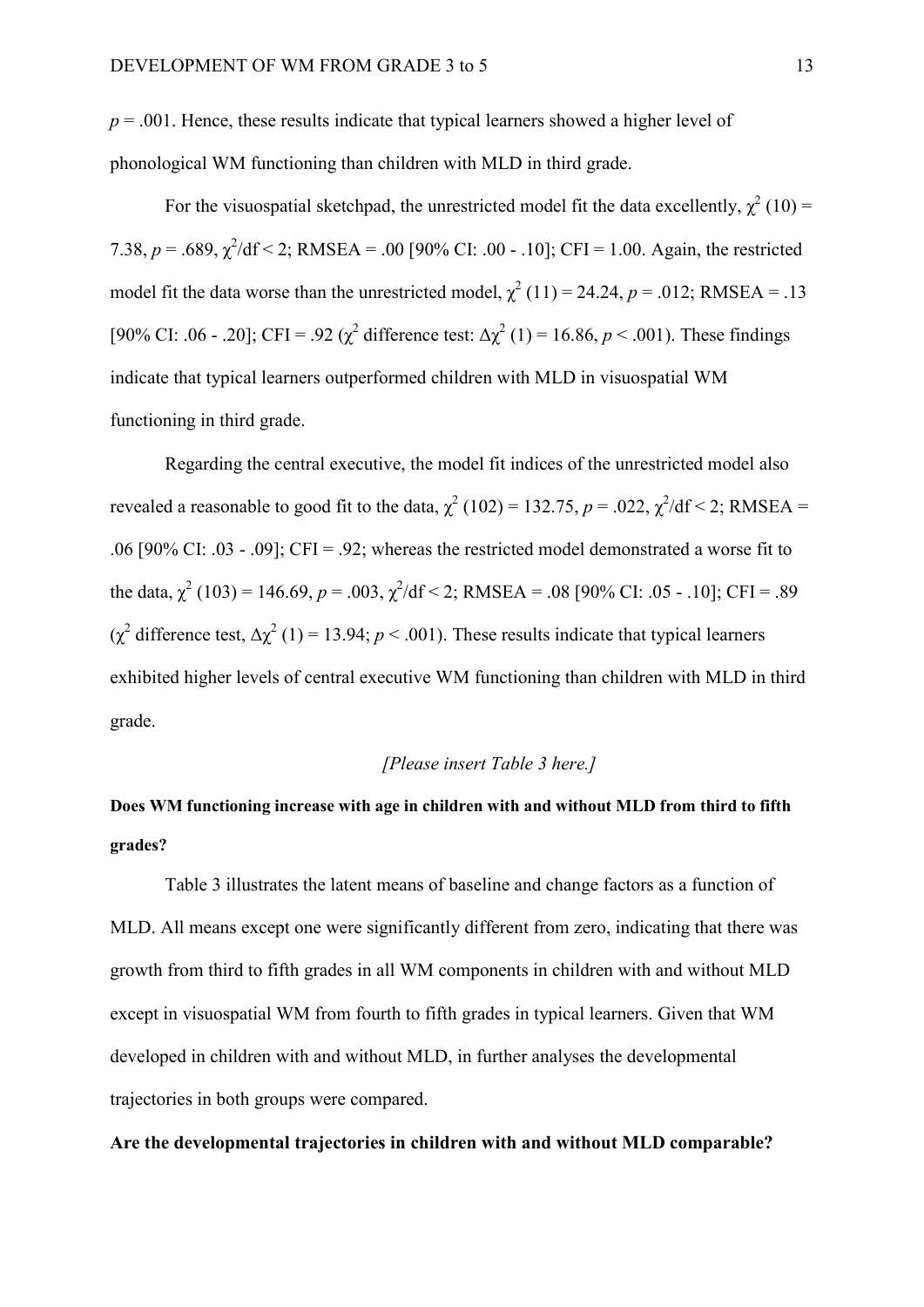For the phonological loop, as reported before, the unrestricted model revealed a good fit to the data. The maximum restricted model was tested and fit the data just as well,  $\chi^2$  (68) = 83.02,  $p = .104$ ; RMSEA = .05 [90% CI: .00 - .09]; CFI = .97. Furthermore, the  $\chi^2$  difference test between the unrestricted model and the maximum restricted model was not statistically significant, revealing that the restricted model did not fit the data worse than the unrestricted model,  $\Delta \chi^2$  (3) = 2.17, *p* = .538. These results reveal linear growth of phonological WM across both points in time and parallel growth across both groups.

Data on the visuospatial sketchpad, as reported before, were represented excellently by the unrestricted model. The mean of the second change factor of the control group was not statistically significant, indicating that there was no WM growth from fourth to fifth grades. Thus, the maximum restricted model tested was the model in which all change factors except the second change factor in the control group were fixed equally. In other words, the change factor between t1 and t2 of both groups and the change factor between t2 and t3 of the MLD group were fixed equally. This model did not fit the data worse than the unrestricted model,  $\gamma^2$ (12) = 11.06,  $p = .524$ ; RMSEA = .00 [90% CI: .00 - .11]; CFI = 1.00 ( $\chi^2$  difference test:  $\Delta \chi^2$  $(2) = 3.68$ ;  $p = .159$ ). These findings reveal linear growth of WM across both points in time in children with MLD and parallel growth from t1 to t2 in children with and without MLD as well as no growth from t2 to t3 in typical learners for the visuospatial sketchpad.

In addition, the visuospatial WM functioning in children with and in children without MLD in fifth grade was compared by fixing the latent means of both groups in fifth grade in the measurement model. The  $\chi^2$  difference test of the unrestricted and the restricted measurement model was not statistically significant, revealing that the restricted model did not fit the data worse than the unrestricted model,  $\Delta \chi^2$  (1) = 2.07, *p* = .150. This result suggests that both groups did not differ in visuospatial WM capacity in fifth grade, indicating that the children with MLD reached a WM level comparable to that of the typical learners.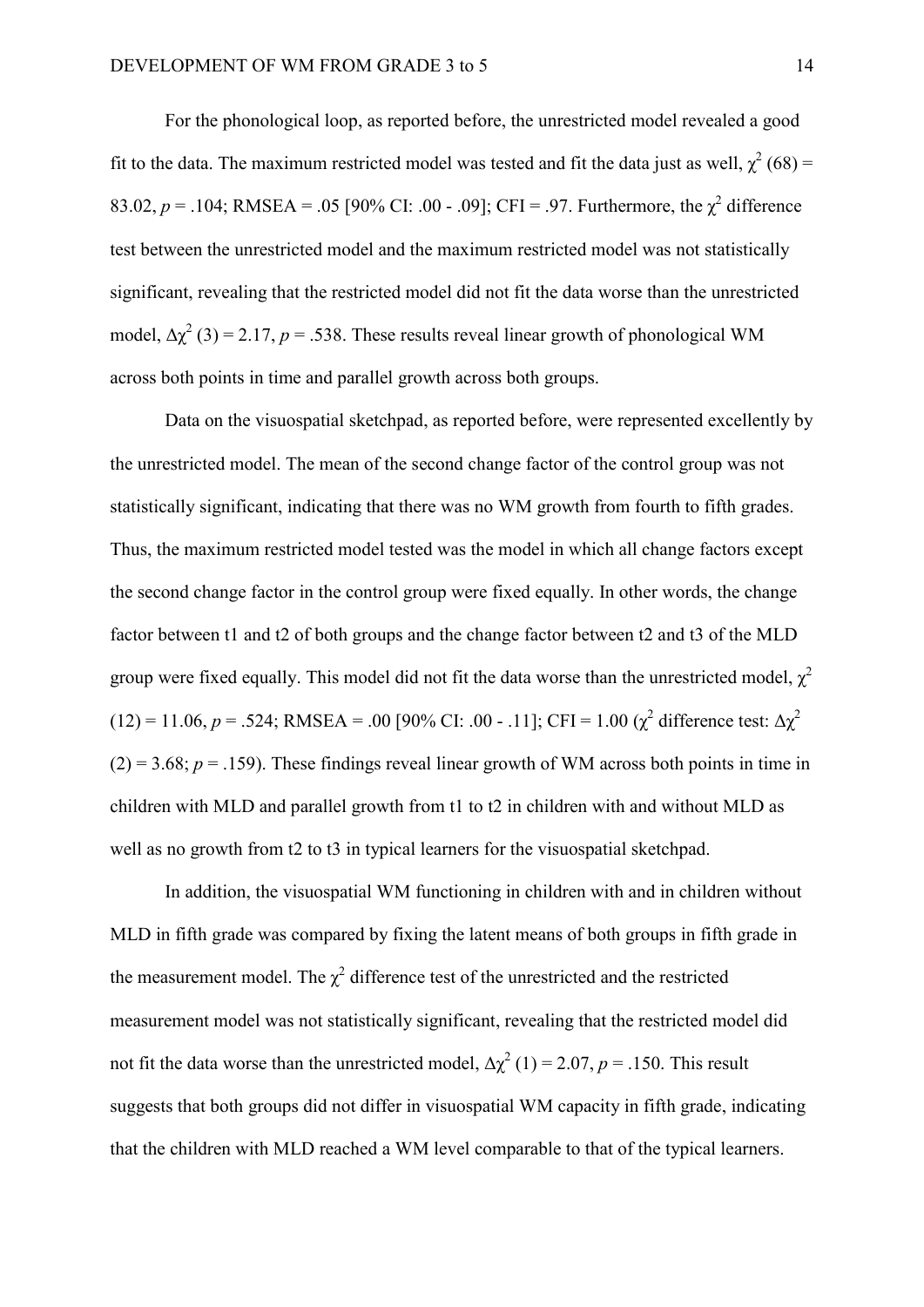Concerning the central executive, as reported above, the model fit indices of the unrestricted model demonstrated a good fit to the data. In addition, the maximum restricted model did not fit the data worse than the unrestricted model,  $\chi^2$  (105) = 133.82, *p* = .030; RMSEA = .06 [90% CI: .02 - .09]; CFI = .93 ( $\chi^2$  difference test,  $\Delta \chi^2$  (3) = 1.07; *p* = .783). These results reveal linear growth of central executive WM across both points in time and parallel growth across both groups.

#### **DISCUSSION**

Many cross-sectional studies have revealed that children with MLD exhibit WM deficits compared to typical learners (e.g., Raghubar et al., 2010); however, longitudinal studies of the development of WM in children with MLD and in those without MLD are scarce. Therefore, in the present study the developmental trajectories of WM functioning in both groups of children were compared.

#### **Does WM functioning differ in children with and without MLD in third grade?**

Our findings indicate that there are differences in phonological, visuospatial, and central executive WM functioning in third graders with and without MLD: The children with MLD were outperformed by typical learners in each of the three WM components. This result is in line with cross-sectional research revealing that children with MLD had deficits in WM compared to typical learners (e.g., Raghubar et al. 2010; Swanson & Jerman, 2006). However, whether or not the WM deficits in children with MLD comprise all three components of WM is still debated (e.g., De Weerdt, Desoete, & Roeyers, 2013). Our findings suggest that children with MLD exhibit deficits in phonological, visuospatial as well as central executive WM although they have isolated difficulties in mathematics and no difficulties in reading and/or spelling. Given these deficits, it is of interest whether or not the developmental trajectories of WM in children with MLD also differ from those of typical learners. **Does WM functioning increase with age in children with and without MLD from third to fifth** 

#### **grades?**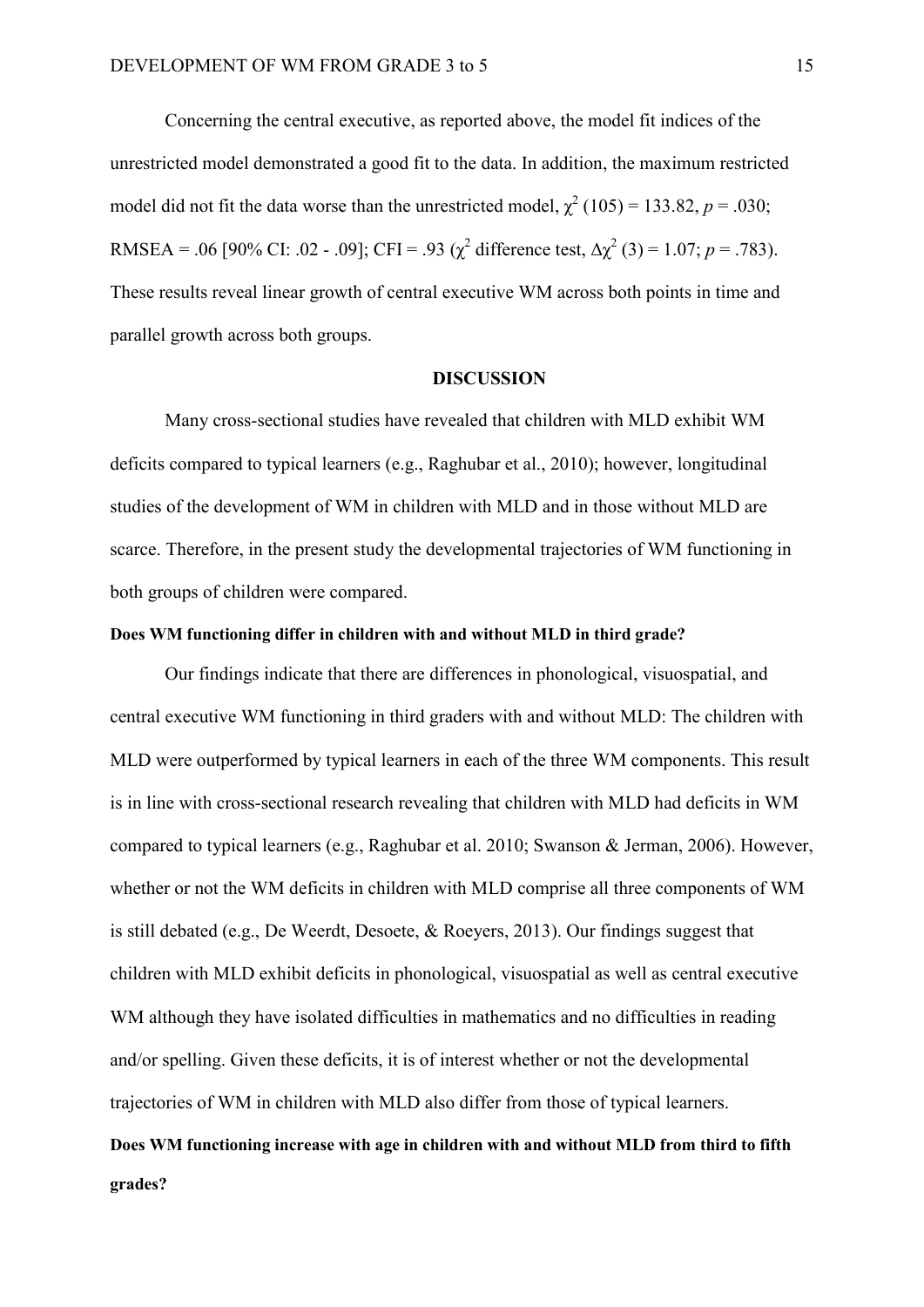Our analyses revealed that phonological and central executive WM functioning developed in children with and without MLD from third to fifth grades. In contrast, visuospatial WM improved in children with MLD from third to fifth grades whereas in typical learners WM growth was observed from third to fourth grades only. These results suggest a continuous development of WM in children with MLD from third to fifth grades whereas typical learners' visuospatial development was disrupted from fourth to fifth grades. This finding suggests that the developmental growth rates in the visuospatial WM are different between typical learners and children with MLD.

With the exception of visuospatial WM, the present findings are in line with those of Swanson et al. (2008), who observed development of phonological, visuospatial, and central executive WM functioning in children at risk for MLD and in typical learners. The visuospatial measures employed by Swanson et al. (2008) put a greater load on the central executive than the tasks used in this study because they included both a storage component and a processing component. This might be a reason we did not observe visuospatial development in typical learners over all testing waves but they did. Correspondingly, their results on visuospatial development were not in line with ours but they were in line with our results on central-executive development.

#### **Are the developmental trajectories in children with and without MLD comparable?**

We compared the developmental trajectories of WM in children with and without MLD by modeling the change in WM from third to fourth grades as well as from fourth to fifth grades in separate latent change models for phonological, visuospatial, and central executive WM.

Developmental trajectories of phonological and central-executive functioning in children with and without MLD were comparable. The result concerning central executive WM functioning is in line with that of Geary et al. (2004) but not with the finding of Swanson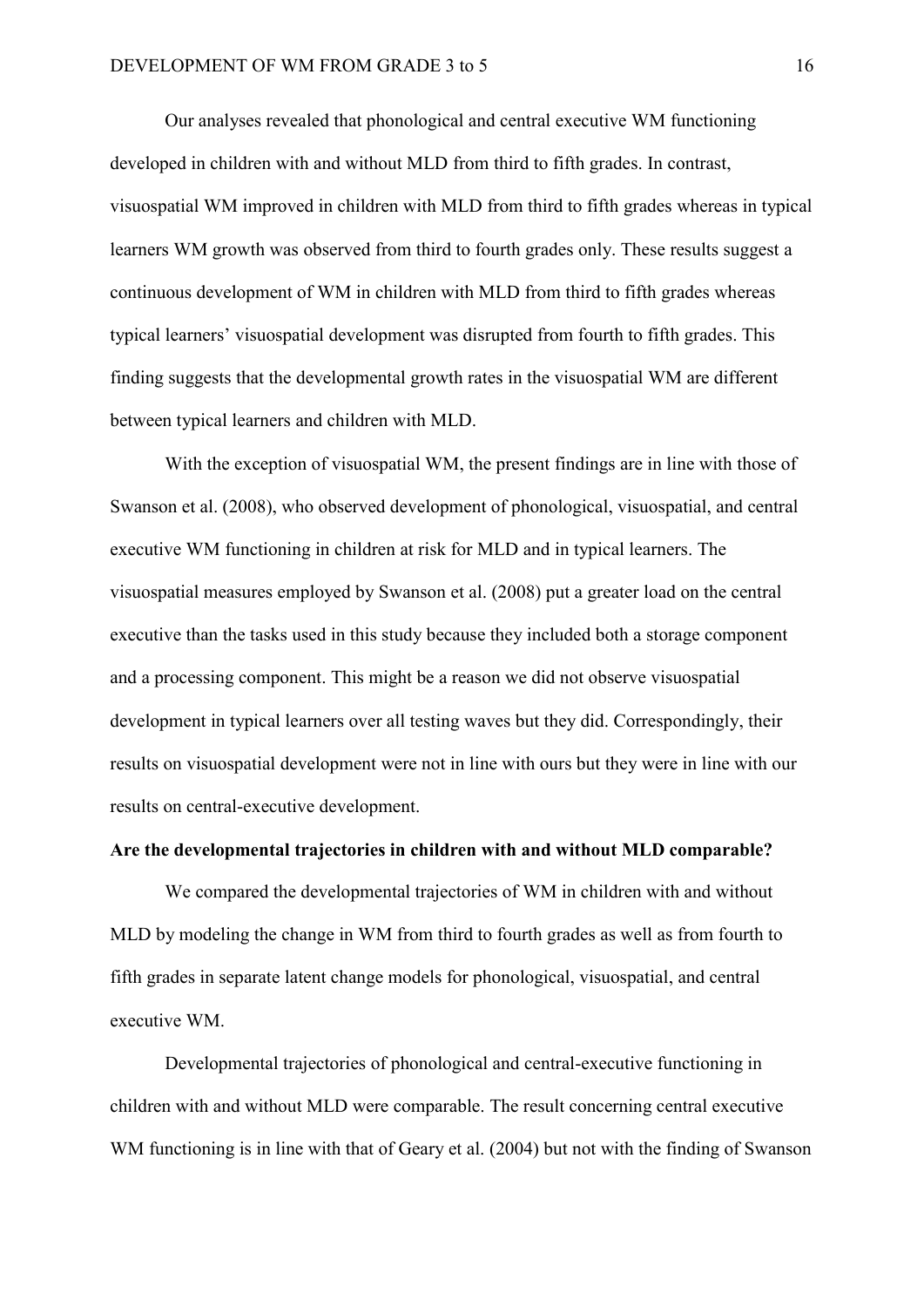et al. (2008), who observed a less growth in children at risk for MLD. Swanson et al. (2008) defined their sample on the basis of problem solving and number naming, whereas in Geary et al. (2004) and the present study greater emphasis was placed on arithmetical skills. Therefore, the different findings may be due to the fact that the children do have difficulties in different mathematical domains which lead to the suggestion that difficulties in problem solving and number naming might be related to a smaller growth of central executive WM whereas arithmetical difficulties may not.

Whereas Geary et al. (2004) did not measure phonological WM, Swanson et al. (2008) as well as the present study did and they did not observe differences in the developmental trajectories between children with and without (or at risk for) MLD. These results indicate that although children with MLD exhibited phonological WM deficits they showed growth in phonological WM comparable to that in typical learners.

Concerning the visuospatial sketchpad, results of the present study suggest that typical learners' development comes to a halt from fourth to fifth grades whereas children with MLD are developing further and reach a comparable level of WM in fifth grade. This finding illustrates that it is possible that children with MLD overcome their WM deficits by reaching a developmental level in WM later than typical learners. However, since our longitudinal study included children only up to grade five it is unclear whether the absent increase in typically developing children reflects a developmental plateau of the VSSP or whether the halt is preliminary and the development continues when the children are growing older. Thus, it would be interesting for future research to conduct longitudinal studies on working memory development with children and adolescents older than our sample.

As stated above, Logie and Pearson (1997), Pickering et al. (2001), and Hamilton et al. (2003) observed that performance on static-visual tasks developed faster than performance on dynamic-spatial tasks in typical learners. There is evidence that children with MLD exhibit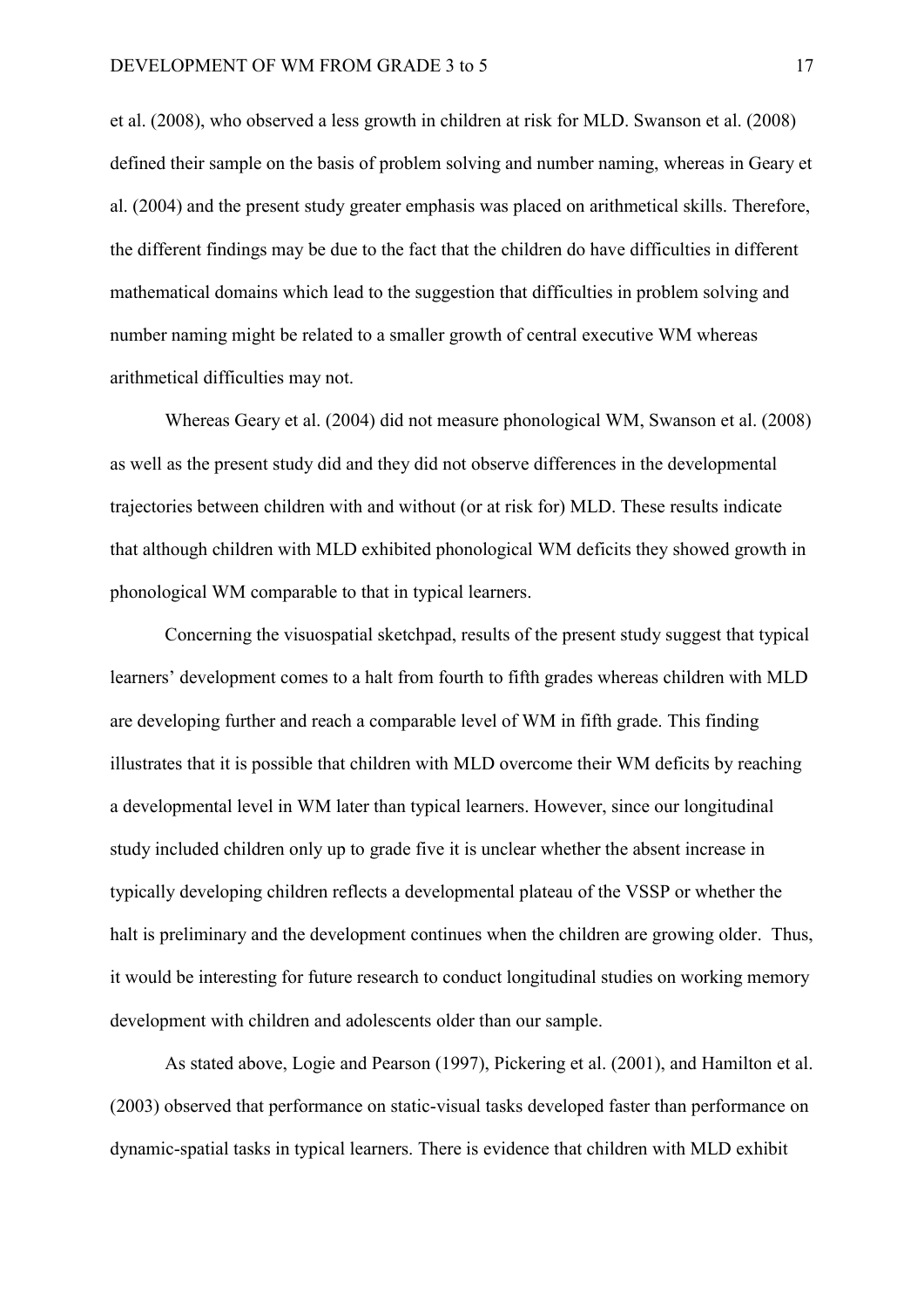deficits especially in dynamic-spatial WM (McLean & Hitch, 1999; Passolunghi & Mammarella, 2012; van der Sluis, van der Leij, & de Jong, 2005). Therefore, it would be interesting to analyse separately the development of static-visual and dynamic-spatial visuospatial WM. However, since the two visuospatial tasks were spatial in nature in the current study such a contrast was beyond the possibilities for our analyses.

Developmental trajectories of phonological and central-executive functioning of WM were comparable across time points. That is, linear development of WM functioning was observed in children with and without MLD, resulting in a constant deficit in phonological and central executive WM over time in children with MLD. This finding of phonological functioning is in line with that of Swanson et al. (2008) whereas the finding of centralexecutive functioning is in line with that of Geary et al. (2004). Neither the typical learners nor the children with MLD showed signs of a developmental stagnation in phonological or central executive WM in fifth grade. Hence, it is important to analyse these WM components in older children and young adults to determine further developmental trajectories.

These results lead to the important conclusion that the WM functioning does not develop more slowly in children with MLD than it does in typical learners although development of WM in children with MLD starts at a lower level. At least in visuospatial WM children with MLD caught up to typical learners after the latter had stagnated in their development. Therefore, both groups reached a comparable level of WM in fifth grade. It is still an open question, which might be addressed in future research, as to whether or not it is also possible for children with MLD to overcome their WM deficits in the phonological loop and the central executive during development.

#### **Limitations and Implications**

In terms of the external validity of our results there are limitations to be considered. First, there is no uniform definition of MLD. Our sample included children scoring lower than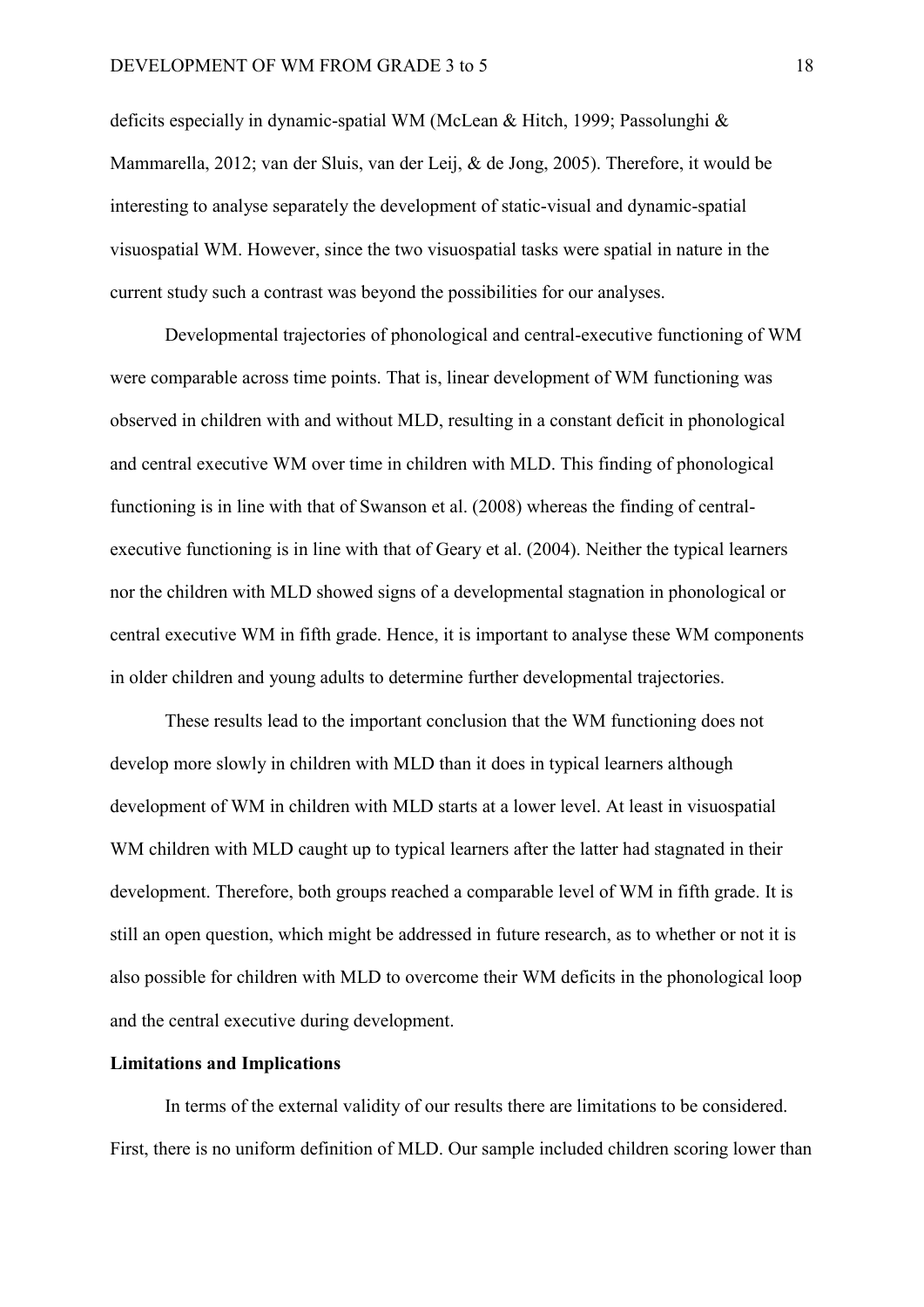the  $16<sup>th</sup>$  percentile on a standardized mathematical achievement measurement including arithmetical, word, and geometry problems. The cut-off criterion for defining learning disabilities is currently being discussed in general (e.g., Büttner & Hasselhorn, 2011) and in the context of WM in children with MLD in particular (Murphy, Mazzocco, Hanich, & Early, 2007; Passolunghi & Mammarella, 2012).

Second, we did not differentiate the sub-processes of WM components (e.g., rehearsal, articulatory suppression) which are related to different functions (Baddeley, 2012). Therefore, it might be interesting to examine in future research whether or not there is WM growth in all sub-processes. In addition, we used only CE tasks that required a verbal response. Although visuospatial processes might also be involved in some CE tasks (e.g., backwards tasks, object span task) the main encoding was verbal in our study. It might be of interest for future research to make a stronger distinction between processing of verbal vs. visuospatial information in CE tasks.

Third, we investigated a subgroup of children with MLD, excluding children with additional reading and spelling difficulties. Based on the findings that children with isolated MLD and children with additional reading and spelling difficulties exhibit different WM deficits (e.g., Peng & Fuchs, 2016), it might be interesting to examine in future research whether or not there are differences in the development of WM functioning between the two groups.

We were interested in the intraindividual change in WM functioning because the design of previous research was often cross-sectional rather than longitudinal. Age has been discussed as one cause of heterogeneous results in cross-sectional research on WM deficits in children with MLD (e.g., Raghubar et al., 2010). Our findings suggest that age does not have a critical role in accounting for the differences between the groups in the development of phonological and central executive WM from third to fifth grades because developmental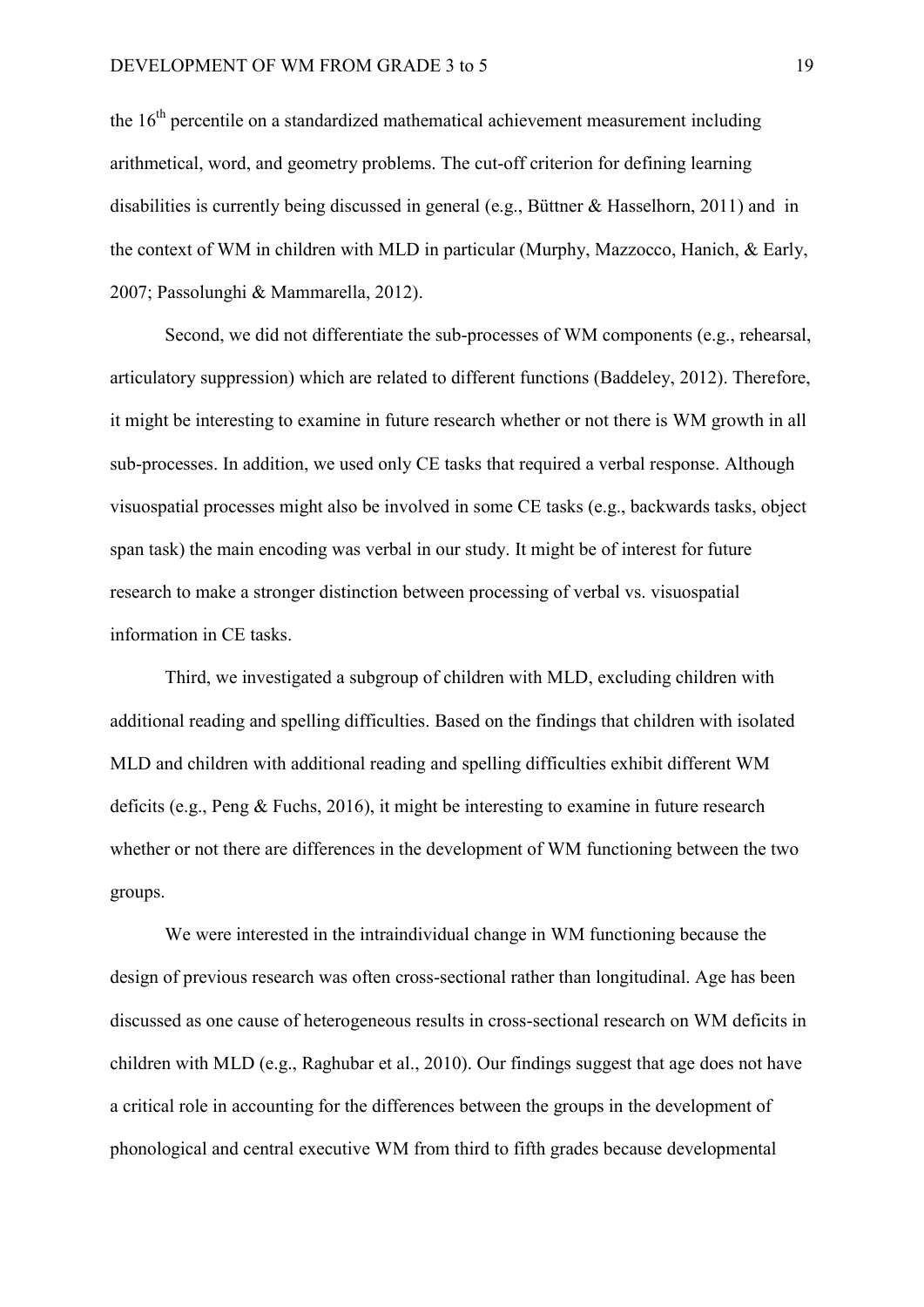trajectories for both groups were linear and comparable. It is different in the case of visuospatial WM: Whereas WM functioning in both groups was not comparable in third grade, it was in fifth grade. Therefore, age might be an important aspect to consider when analysing differences in visuospatial WM functioning in children with MLD and in typical learners.

Given our finding that the development in phonological and central executive WM is comparable in children with and without MLD, intraindividual change in these WM components might be explored in future research. For instance, the question arises as to whether or not there are differences in the developmental trajectories as a function of WM baseline level. So far, intraindividual growth of WM functioning in children with MLD has been investigated as a predictor, for example, of arithmetical strategy use (Geary et al., 2004) or problem solving (Swanson et al., 2008). Overall, according to these findings and those from the present study it seems to be important to focus on intraindividual change in future research.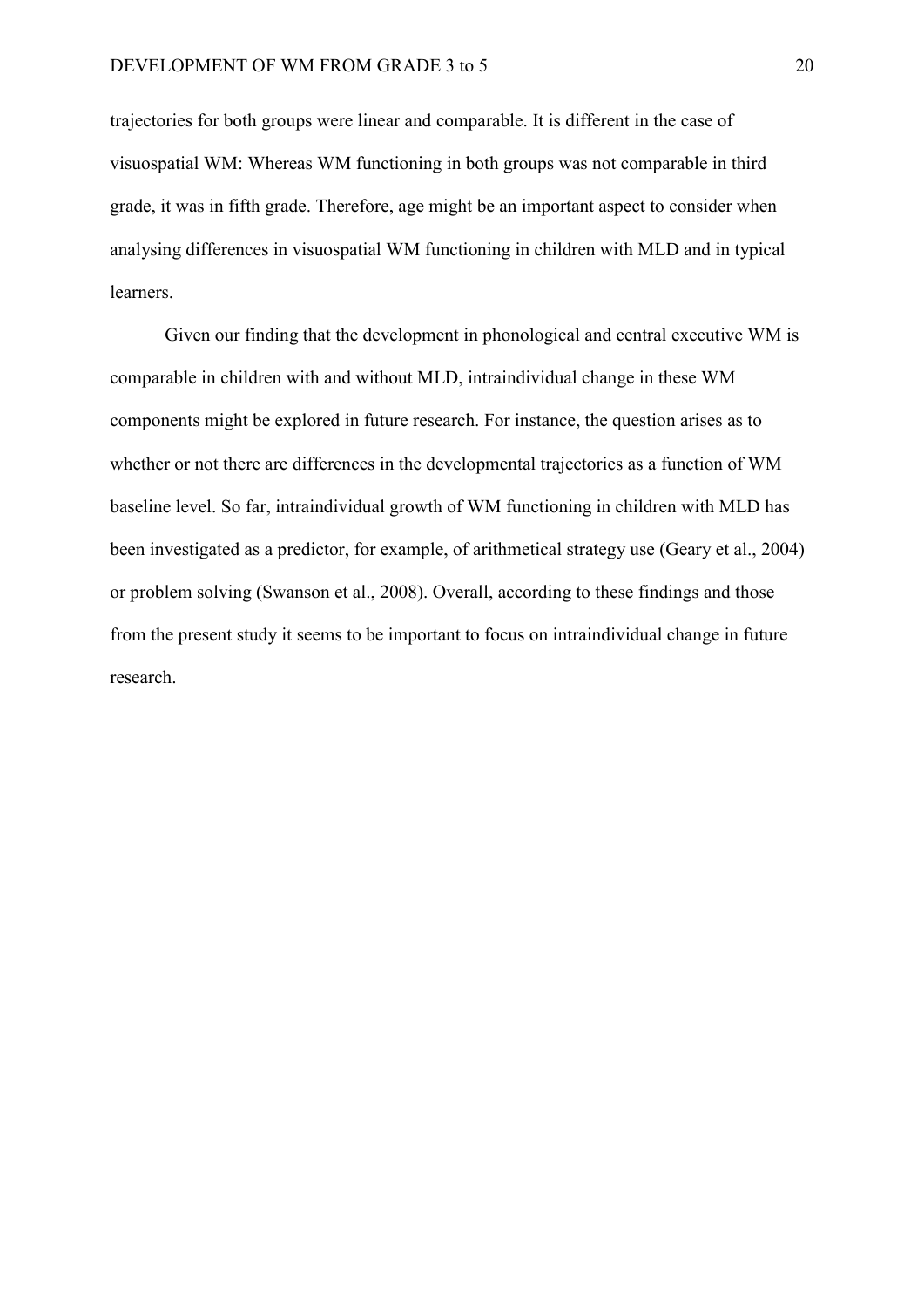#### **Literature**

- Alloway, T. P., & Alloway, R. G. (2010). Investigating the predictive roles of working memory and IQ in academic attainment. *Journal of Experimental Child Psychology, 106*, 20–29.
- Alloway, T. P., & Alloway, R. G. (2013). Working memory in the lifespan: A cross-sectional approach. *Journal of Cognitive Psychology, 25*, 84–93.
- Alloway, T. P., Gathercole, S. E., & Pickering, S. J. (2006). Verbal and visuo-spatial shortterm and working memory in children: Are they separable? *Child Development, 77,* 1698–1716.
- Baddeley, A. D. (1986). *Working memory.* Oxford, UK: University Press.
- Baddeley, A. D. (1996). Exploring the central executive. *Quarterly Journal of Experimental Psychology: Section A: Human Experimental Psychology, 49*, 5–28.
- Baddeley, A. (2000).The episodic buffer: A new component of working memory? *Trends in Cognitive Science, 4*, 417–423.
- Baddeley, A. (2012). Working memory: Theories, models, and controversies. *Annual Review of Psychology, 63*, 1–29.
- Baddeley, A. D. & Hitch, G. J. (2000). Development of working memory: Should the Pascual-Leone and the Baddeley and Hitch models be merged? *Journal of Experimental Child Psychology, 77*, 128–137.
- Birkel, P. (2007). *Weingartener Grundwortschatz Rechtschreib-Test für 2. und 3. Klassen (WRT 2+)* [Weingarten's spelling test of basic vocabulary for second and third grade]. Göttingen, Germany: Hogrefe.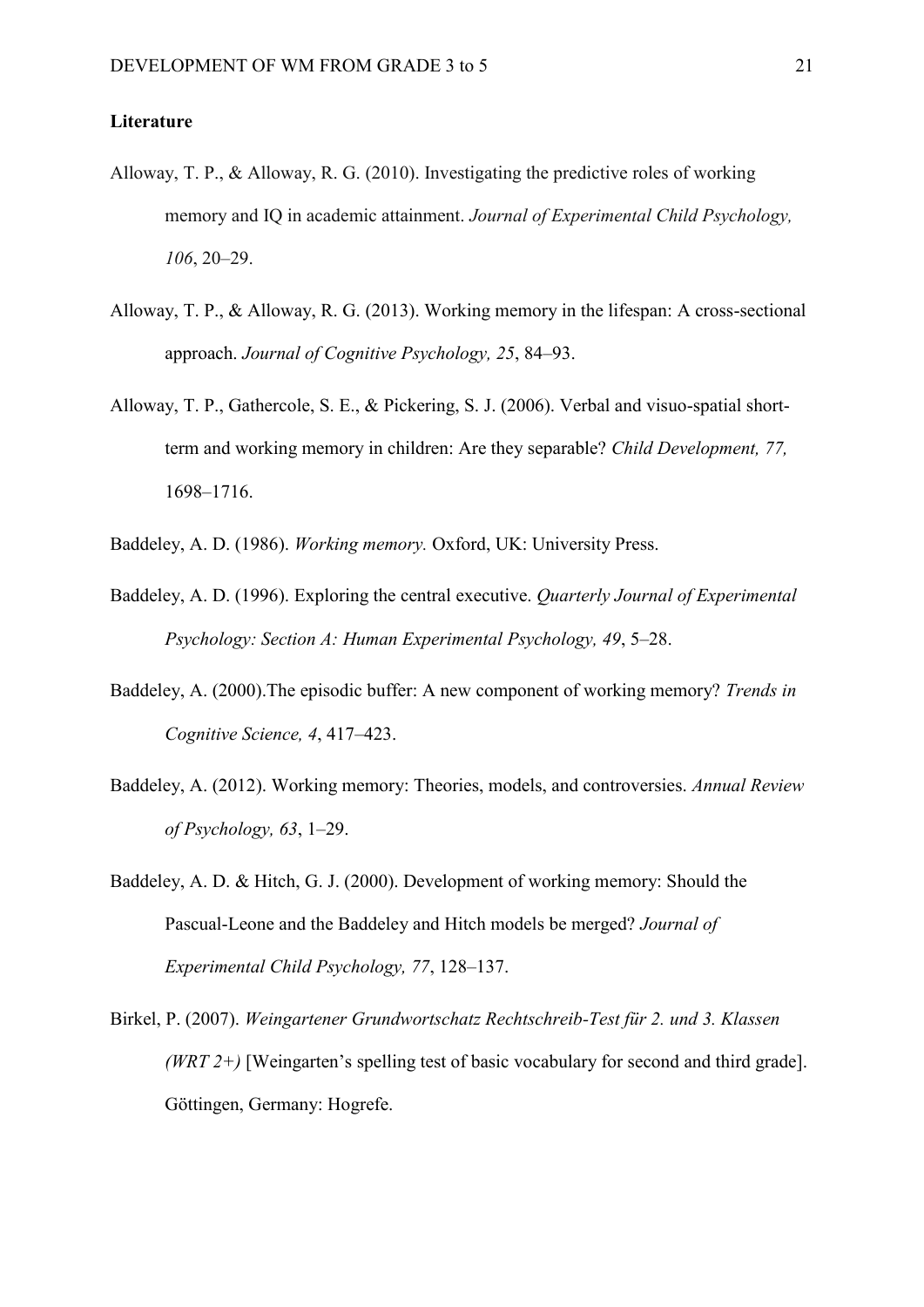Büttner, G., & Hasselhorn, M. (2011). Learning disabilities: Debates on definitions, causes, subtypes, and responses. *International Journal of Disability, Development and Education, 58*, 75–87.

Byrne, B. M. (2012). *Structural equation modeling with Mplus*. New York,

NY: Routledge.

- Cattell, R., Weiß, R. H., & Osterland, J. (1997). *Culture Fair Test Grundintelligenztest Skala 1 (CFT 1)* [Culture Fair Intelligence Test, Scale 1]. Göttingen, Germany: Hogrefe.
- Cole, D. A. & Maxwell, S. E. (2003). Testing mediational models with longitudinal data: Questions and tips in the use of structural equation modeling. *Journal of Abnormal Psychology, 112*, 558-577.
- De Weerdt, F., Desoete, A., & Roeyers, H. (2013). Working memory in children with reading disabilities and/or mathematical disabilities. *Journal of Learning Disabilities, 46*, 461– 472.
- Fias, W., Menon, V. & Szucs, D. (2013). Multiple components of developmental dyscalculia. *Trends in Neuroscience and Education, 2*, 43-47.
- Fischbach, A., Schuchardt, K., Brandenburg, J., Klesczewski, J., Balke-Melcher, C., Schmidt,…Hasselhorn, M. (2013). Prävalenz von Lernschwächen und Lernstörungen: Zur Bedeutung der Diagnosekriterien [Prevalence of poor learners and children with learning disorders: Investigating the role of diagnostic criteria]. *Lernen und Lernstörungen, 2*, 65–76.
- Friso-van den Bos, I., van der Ven, S. H. G., Kroesbergen, E. H., & van Luit, J. E. H. (2013). Working memory and mathematics in primary school children: A meta-analysis. *Educational Research Review, 10*, 29–44.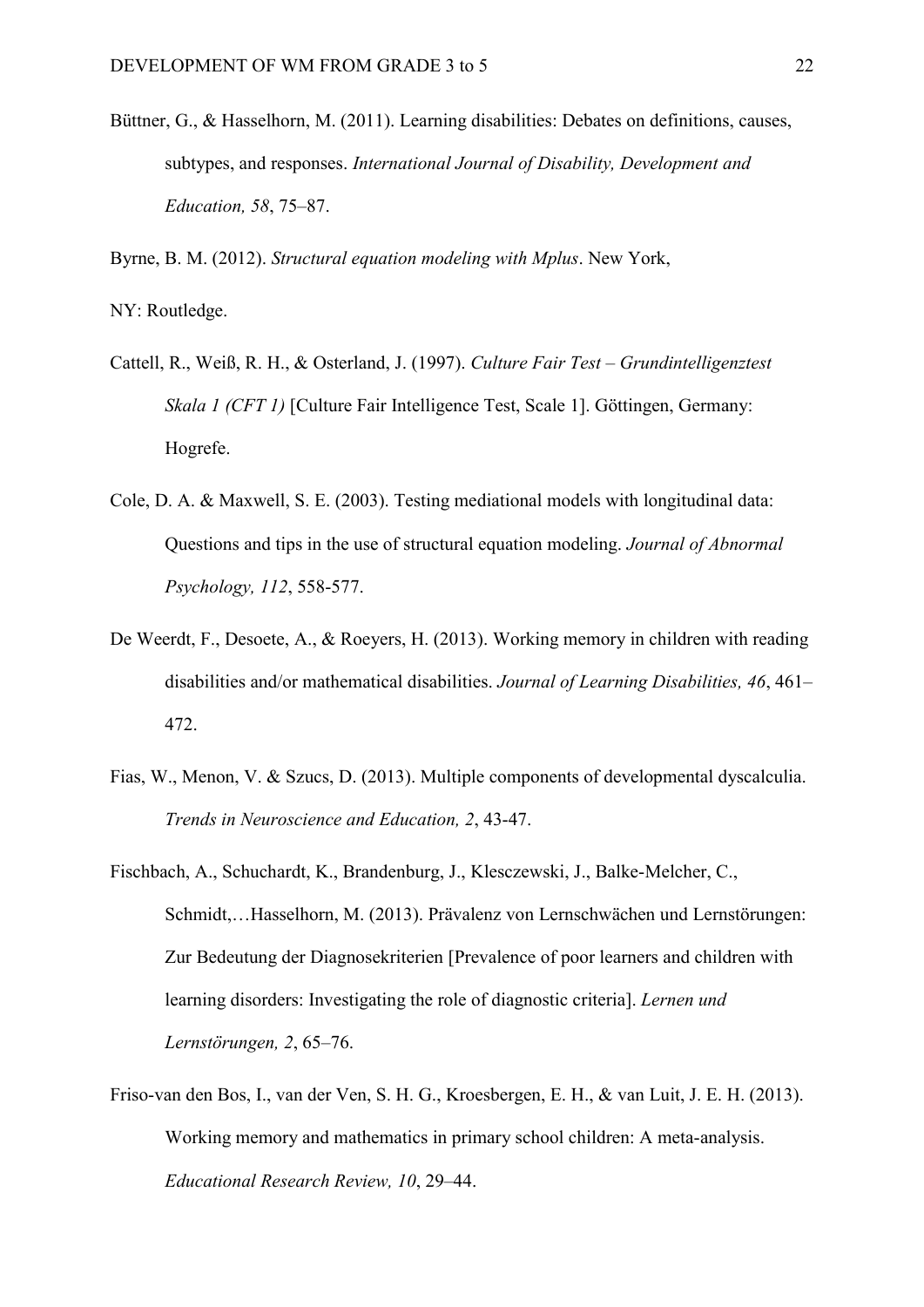- Gathercole, S. E., Brown, L., & Pickering, S. J. (2003). Working memory assessments at school entry as longitudinal predictors of National Curriculum attainment levels. *Educational and Child Psychology, 20*, 109–122.
- Geary, D. C., Hoard, M. K., Byrd-Craven, J., & DeSoto, M. C. (2004). Strategy choices in simple and complex addition: Contributions of working memory and counting knowledge for children with mathematical disability. *Journal of Experimental Child Psychology, 88*, 121–151.
- Geiser, C. (2012). *Data analysis with Mplus.* New York: Guilford Press.
- Hamilton, C., Coates, R., & Heffernan, T. (2003).What develops in visuo-spatial working memory development? *European Journal of Cognitive Psychology, 15*, 43–69.
- Hasselhorn, M., Schumann-Hengsteler, R., Gronauer, J., Grube, D., Mähler, C., Schmid, I.,…Zoelch, C. (2012). *Arbeitsgedächtnistestbatterie für Kinder von 5 bis 12 Jahren (AGTB 5*–*12.)* [Working Memory Test Battery for Children Ages Five to Twelve]*.*  Göttingen, Germany: Hogrefe.
- Henry, L. A. (1991). The development of auditory memory span: The role of rehearsal. *British Journal of Developmental Psychology, 9*, 493–511.
- Hitch, G. J., Halliday, M. S., Dodd, A., & Littler, J. E. (1989). Development of rehearsal in short-term memory: Differences between pictorial and spoken stimuli. *British Journal of Developmental Psychology, 7*, 347–362.
- Hu, L., & Bentler, P. M. (1998). Fit indices in covariance structure modeling: Sensitivity to underparameterized model misspecification. *Psychological Methods, 3*, 424–453.
- Hu, L., & Bentler, P. M. (1999). Cutoff criteria for fit indexes in covariance structure analysis: Conventional criteria versus new alternatives. *Structural Equation Modeling: A Multidisciplinary Journal, 6*, 1–55.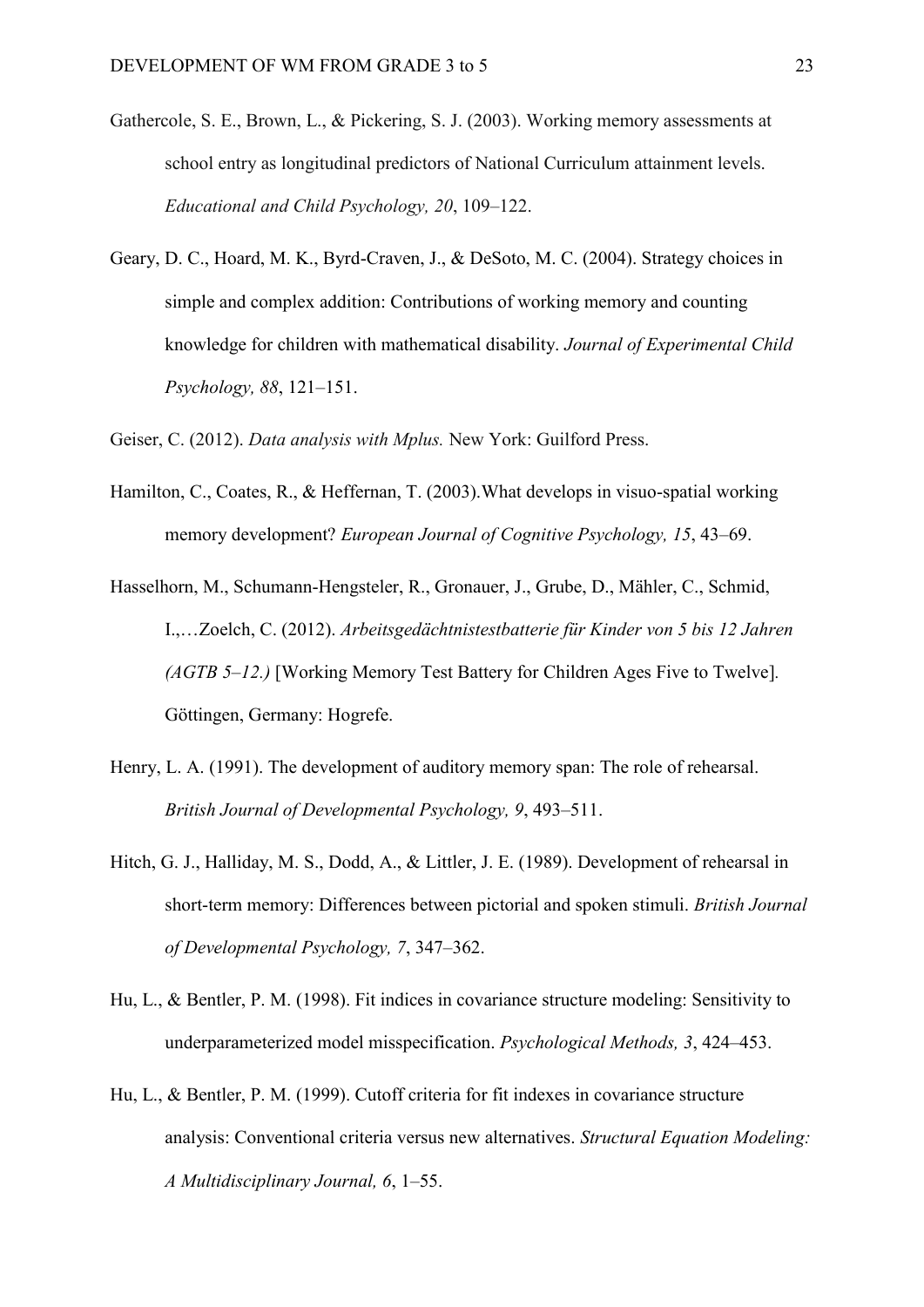- Krajewski, K., Liehm, S., & Schneider, W. (2004). *Deutscher Mathematiktest für zweite Klassen (DEMAT 2+)* [German test for mathematical skills in second grade]. Göttingen, Germany: Hogrefe.
- Kroesbergen, E. H., & van Dijk, M. (2015). [Working memory and number sense as predictors](http://dx.doi.org/10.1027/2151-2604/a000208)  [of mathematical \(dis-\)ability.](http://dx.doi.org/10.1027/2151-2604/a000208) *Zeitschrift für Psychologie, 223*, 102-109.
- Lenhard, W., & Schneider, W. (2006). *Ein Leseverständnistest für Erst- bis Sechstklässler (ELFE 1-6)* [A reading comprehension test for first to sixth graders]. Göttingen, Germany: Hogrefe.

Logie, R. H. (1995). *Visuo-spatial working memory.* Hove, UK: Erlbaum.

- Logie, R. H., & Pearson, D. G. (1997). The inner eye and the inner scribe of visuo-spatial working memory: Evidence from developmental fractionation. *European Journal of Cognitive Psychology, 9*, 241–257.
- McLean, J. F., & Hitch, G. J. (1999). Working memory impairments in children with specific arithmetic learning difficulties. *Journal of Experimental Child Psychology, 74*, 240– 260.
- Michalczyk, K., Malstädt, N., Worgt, M., Könen, T., & Hasselhorn, M. (2013). Age differences and measurement invariance of working memory in 5- to 12-year-old children. *European Journal of Psychological Assessment, 29*, 220–229.
- Michalczyk, K., & Hasselhorn, M. (2010). Working memory in developmental psychology What's out there? In H.-P. Trolldenier, W. Lenhard, & P. Marx (Eds.), *Brennpunkte der Gedächtnisforschung* [Foci of memory research] (pp. 87–100). Göttingen, Germany: Hogrefe.
- Murphy, M. M., Mazzocco, M. M. M., Hanich, L. B., & Early, M. C. (2007). Cognitive characteristics of children with mathematics learning disability (MLD) vary as a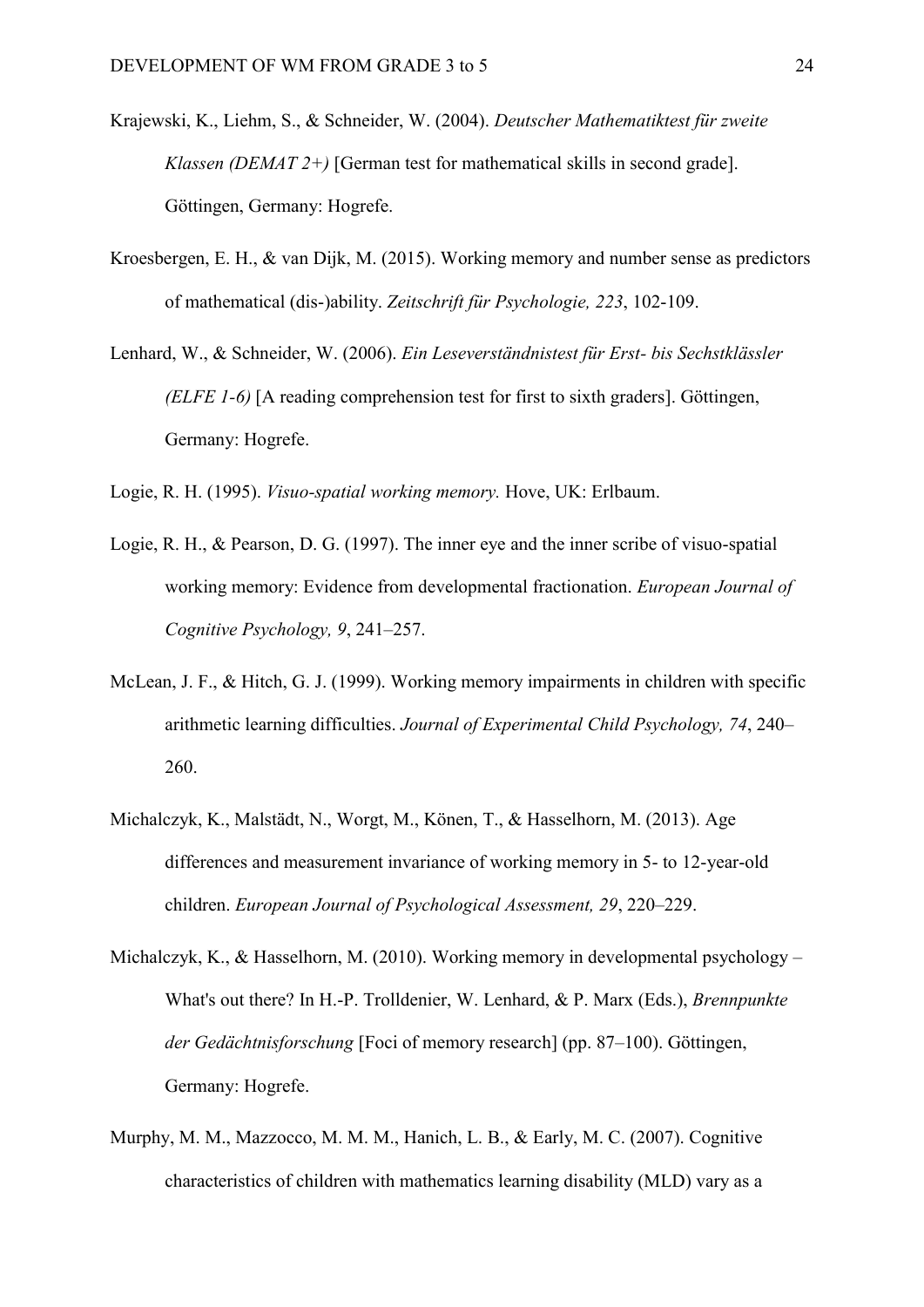function of the cutoff criterion used to define MLD. *Journal of Learning Disabilities,*  40, 458–478.

- Muthén, L. K., & Muthén, B. O. (1998-2013). *Mplus user's guide.* Los Angeles, CA: Muthén and Muthén.
- Passolunghi, M. C., & Mammarella, I. C. (2012). Selective spatial working memory impairment in a group of children with mathematics learning disabilities and poor problem-solving skills. *Journal of Learning Disabilities, 45*, 341–350.
- Passolunghi, M. C., & Siegel, L. S. (2004). Working memory and access to numerical information in children with disability in mathematics. *Journal of Experimental Child Psychology, 88*, 348-367.
- Peng, P., Congying, S., Beilei, L., & Sha, T. (2012). Phonological storage and executive function deficits in children with mathematics difficulties. *Journal of Experimental Child Psychology, 112*, 452–466.
- Peng, P., & Fuchs, D. (2016). A meta-analysis of working memory deficits in children with learning difficulties: Is there a difference between verbal domain and numerical domain? *Journal of Learning Disabilities, 49*, 3–20.
- Pickering, S., Gathercole, S. E., Hall, M., & Lloyd, S. A. (2001). Development of memory for pattern and path: Further evidence for the fractionation of visuo-spatial memory. *Quarterly Journal of Experimental Psychology, 54*, 397–420.
- Raghubar, K. P., Barnes, M. A., & Hecht, S. A. (2010). Working memory and mathematics: A review of developmental, individual difference, and cognitive approaches. *Learning and Individual Differences, 20*, 110–122.
- Reuter, T., Ziegelmann, J. P., Wiedemann, A. U., Geiser, C., Lippke, S., Schüz, B., & Schwarzer, R. (2010). Changes in intentions, planning, and self-efficacy predict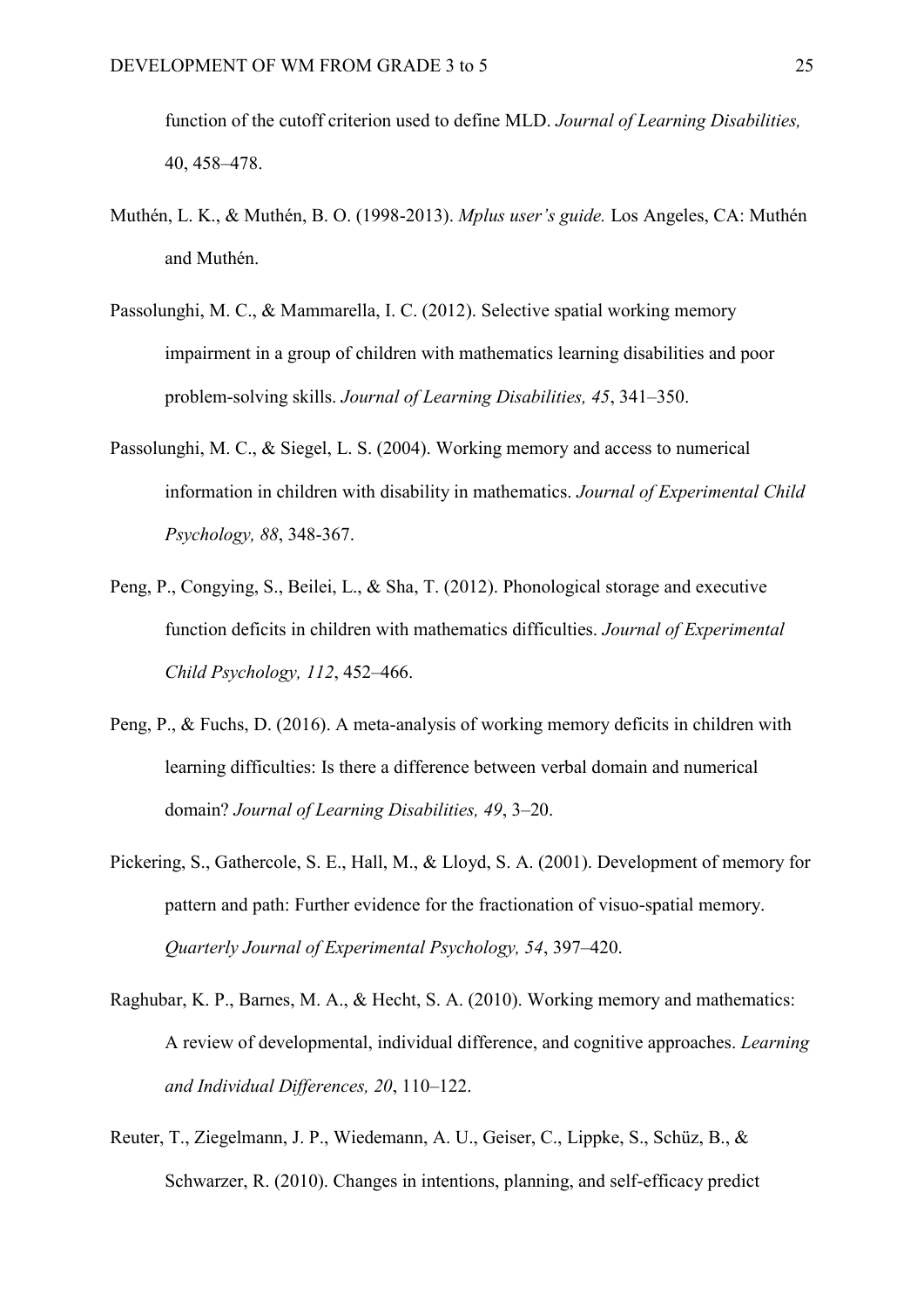changes in behaviors: An application of latent true change modeling. *Journal of Health Psychology, 15*, 935–947.

- Schermelleh-Engel, K., Moosbrugger, H., & Müller, H. (2003). Evaluating the fit of structural equation models: Tests of significance and descriptive goodness-of-fit measures. *Methods of Psychological Research-Online, 8*, 23–74.
- Schuchardt, K., Maehler, C., & Hasselhorn, M. (2008). Working memory deficits in children with specific learning disorders. *Journal of Learning Disabilities, 41*, 514–523.
- Schuchardt, K., Roick, T., Mähler, C., & Hasselhorn, M. (2008). Unterscheidet sich die Struktur des Arbeitsgedächtnisses bei Schulkindern mit und ohne Lernstörung? [Does learning disability make a difference regarding the structure of working memory in children?] *Zeitschrift für Entwicklungspsychologie und Pädagogische Psychologie, 40*, 147–151.
- Siegel, L. S., & Ryan, E. B. (1989). The development of working memory in normally achieving and subtypes of learning disabled children. *Child Development, 60*, 973−980.
- Swanson, H. L., & Jerman, O. (2006). Math disabilities: A selective meta-analysis of the literature. *Review of Educational Research, 76*, 249−274.
- Swanson, H. L., Jerman, O., & Zheng, X. (2008). Growth in working memory and mathematic problem solving in children at risk and not at risk for serious math difficulties. *Journal of Educational Psychology, 100*, 343−379.
- Ullman, J. B. (2001). Structural equation modeling. In B. G. Tabachnick & L. S. Fidell (Eds.) *Using multivariate statistics* (pp. 653–771). Boston, MA: Pearson – Allyn & Bacon.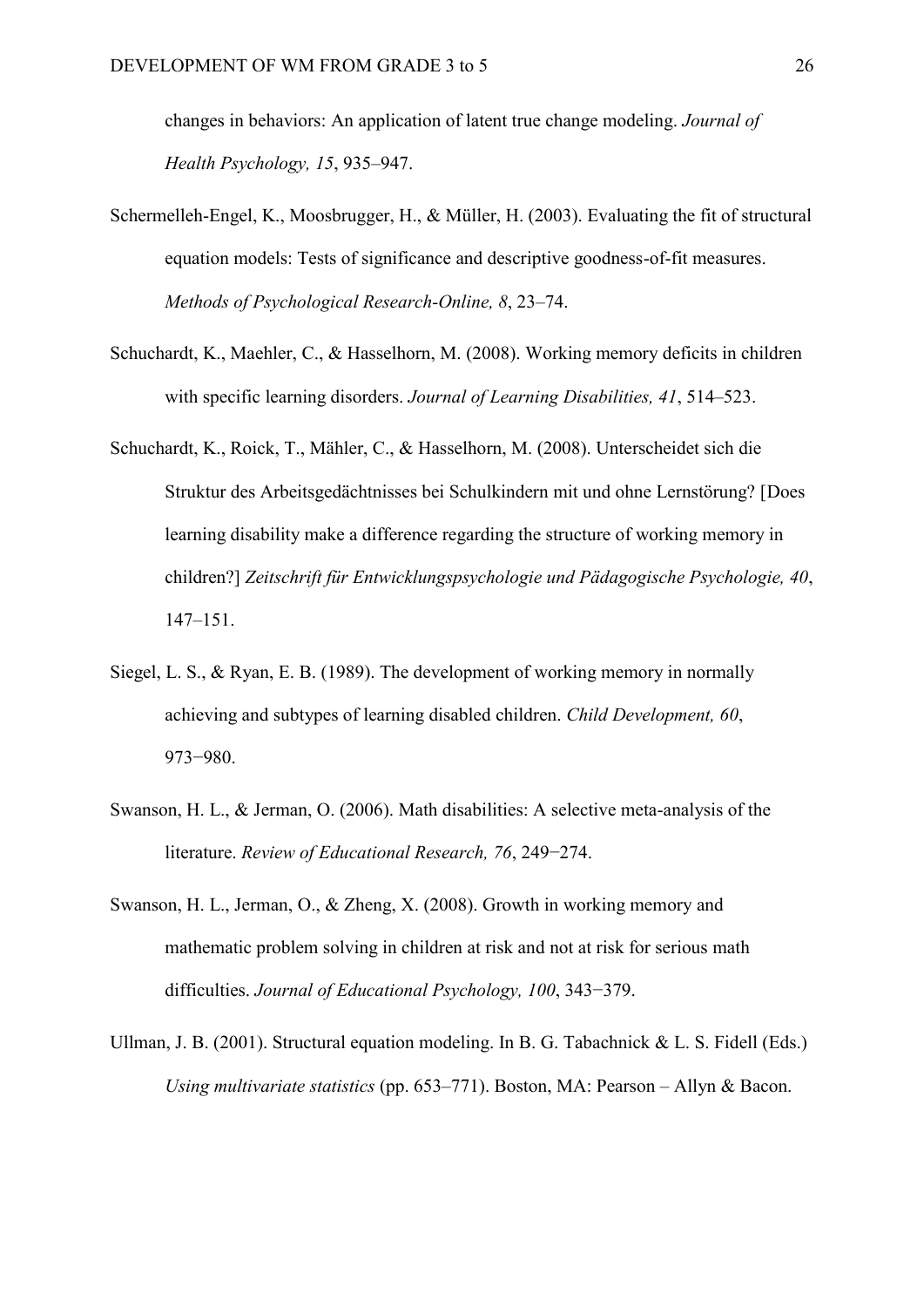- Van de Weijer-Bergsma, E., Kroesbergen, E. H., & Van Luit, J. E. H. (2015). Verbal and visual-spatial working memory and mathematical ability in different domains throughout primary school. *Memory and Cognition, 43*, 367-378.
- van der Sluis, S., van der Leij, A., & de Jong, P. F. (2005). Working memory in Dutch children with reading- and arithmetic-related LD. *Journal of Learning Disabilities, 38*, 207–221.
- Wang, J., & Wang, X. (2012). *Structural equation modeling: Applications using Mplus.* West Sussex, England: John Wiley & Sons.
- World Health Organization (1993). *The ICD-10 classification of mental and behavioural disorders: Diagnostic criteria for research* (10th ed.). Geneva, Switzerland: Author.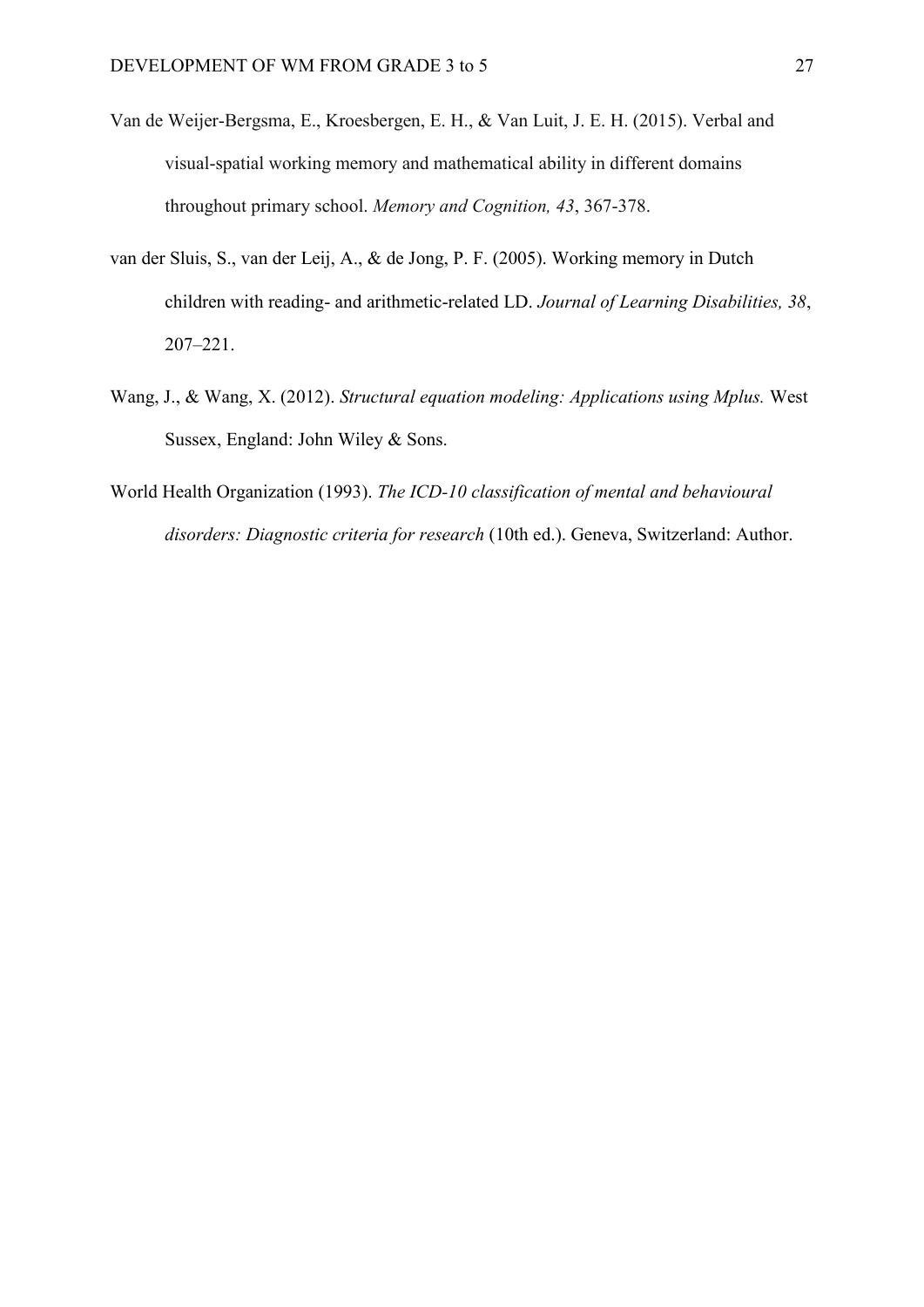## Table 1

*Descriptive statistics (t1) and ANOVAs for the mathematical learning difficulties group* 

|                          | <b>MLD</b> $(n = 80)$ | $CG (n = 71)$  |
|--------------------------|-----------------------|----------------|
|                          | M(SD)                 | M(SD)          |
| Age $(in month)$         | 111.56 (6.83)         | 109.61(5.73)   |
| Nonverbal IQ             | 99.60 (14.56)         | 103.63 (12.53) |
| Mathematics <sup>a</sup> | 34.06 (3.52)          | 52.59 (5.60)   |
| Reading <sup>a</sup>     | 47.98 (5.64)          | 49.48 (3.57)   |
| Spelling <sup>a</sup>    | 47.29 (5.84)          | 48.97 (4.91)   |
| Sex (male/female)        | 15/65                 | 38/33          |

*(MLD) versus control group (CG)* 

*Note.*  $t1 =$  first measurement point in time. <sup>a</sup> *T*-score:  $M = 50$ ,  $SD = 10$ .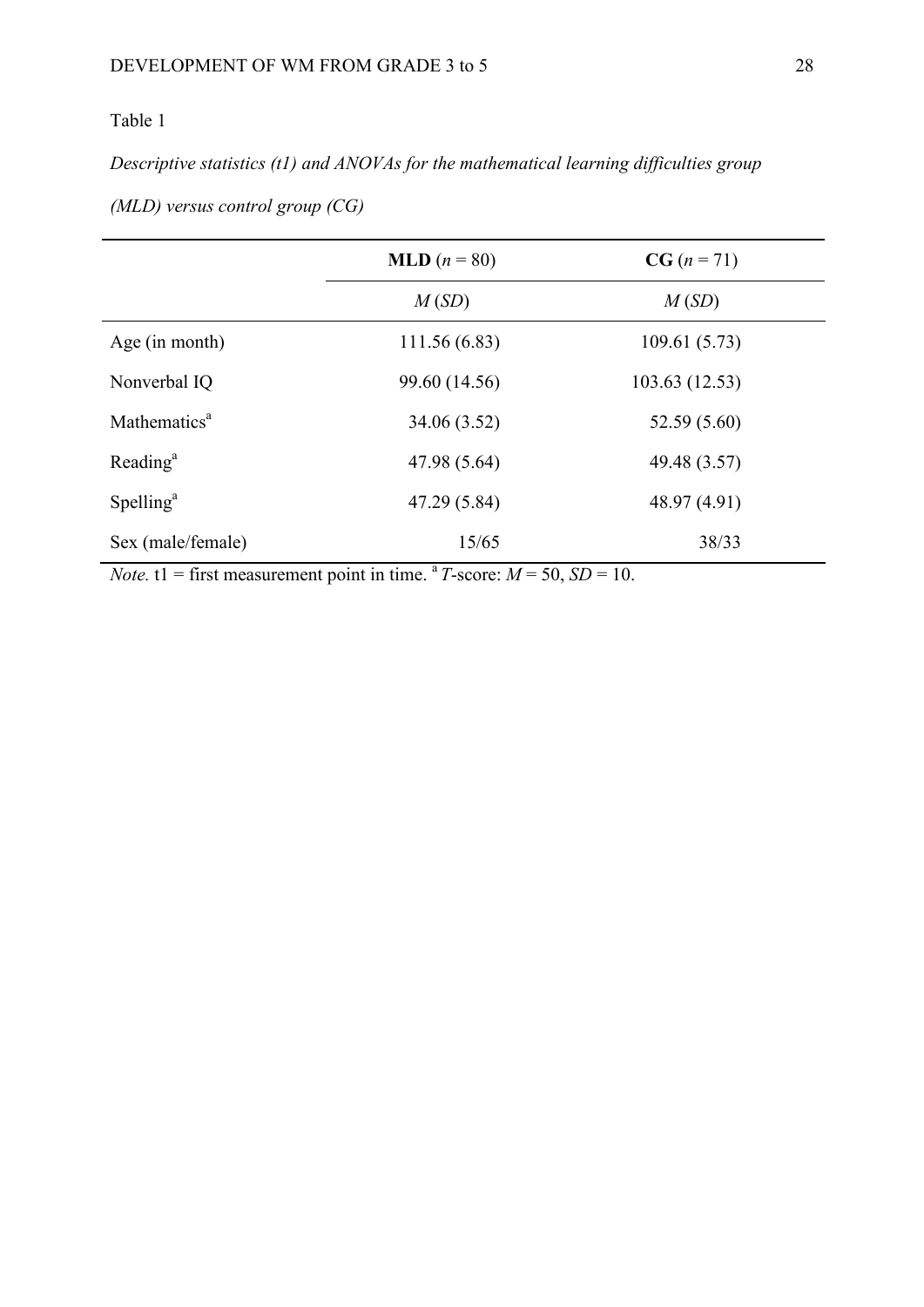## Table 2

*Manifest means (and SDs) of the AGTB-measurement for the mathematical learning* 

|                        |            | $3rd$ grade     | $4th$ grade <sup>b</sup>   | $5th$ grade <sup>f</sup> |
|------------------------|------------|-----------------|----------------------------|--------------------------|
|                        |            | M(SD)           | M(SD)                      | M(SD)                    |
| Phonological Loop      |            |                 |                            |                          |
| 1-syllabic word span   | <b>MLD</b> | 3.60(0.57)      | 3.88(0.57)                 | 3.97(0.58)               |
|                        | CG         | 3.82(0.69)      | 4.10(0.74)                 | 4.19 $(0.83)^{g}$        |
| 3-syllabic word span   | <b>MLD</b> | 2.86 $(0.40)^a$ | $2.99(0.48)^c$             | 3.16(0.48)               |
|                        | CG         | 3.05(0.42)      | 3.16(0.54)                 | $3.37(0.49)^{g}$         |
| Digit span             | <b>MLD</b> | 4.09(0.56)      | 4.47(0.57)                 | 4.74(0.59)               |
|                        | CG         | 4.45(0.68)      | 4.73(0.66)                 | 5.05(0.64)               |
| Visuospatial Sketchpad |            |                 |                            |                          |
| Corsi block span       | <b>MLD</b> | 3.82(0.74)      | 4.31(0.77)                 | 4.54(0.65)               |
|                        | CG         | 4.13(0.65)      | 4.64(0.82)                 | 4.77(0.72)               |
| Matrix span            | <b>MLD</b> | 4.00(1.23)      | 5.01(1.41)                 | 5.74(1.29)               |
|                        | CG         | 4.77(1.16)      | 5.46(1.53)                 | 5.97(1.15)               |
| Central Executive      |            |                 |                            |                          |
| Counting span          | <b>MLD</b> | 2.78(0.74)      | 3.18 $(0.85)^c$            | 3.38(0.73)               |
|                        | CG         | 3.21(0.81)      | 3.59 $(0.78)^d$            | $3.77(0.91)^{g}$         |
| Backward digit span    | <b>MLD</b> | 2.98(0.49)      | 3.22(0.63)                 | 3.66(0.55)               |
|                        | CG         | 3.26(0.70)      | 3.45(0.76)                 | 3.92(0.70)               |
| Backward word span     | <b>MLD</b> | 2.79(0.37)      | 2.95 $(0.57)^{\circ}$      | 3.29(0.59)               |
|                        | CG         | 3.08(0.60)      | 3.25(0.75)                 | 3.45 $(0.77)^{g}$        |
| Object span            | <b>MLD</b> | 2.88(0.62)      | 3.14 $(0.84)$ <sup>e</sup> | 3.30(0.76)               |
|                        | CG         | 2.98(0.78)      | 3.43(0.74)                 | 3.41 $(0.77)^{g}$        |

*difficulties group (MLD) and control group (CG)* 

<sup>a</sup>Data of two participants are missing. <sup>b</sup>Data of twelve participants are missing in each group. <sup>c</sup>Data of 14 participants are missing. <sup>d</sup>Data of 13 participants are missing. <sup>e</sup>Data of 15 participants are missing. <sup>f</sup>Data of 48 participants are missing in MLD and data of 29 participants are missing in CG. <sup>g</sup> Data of 30 participants are missing in CG.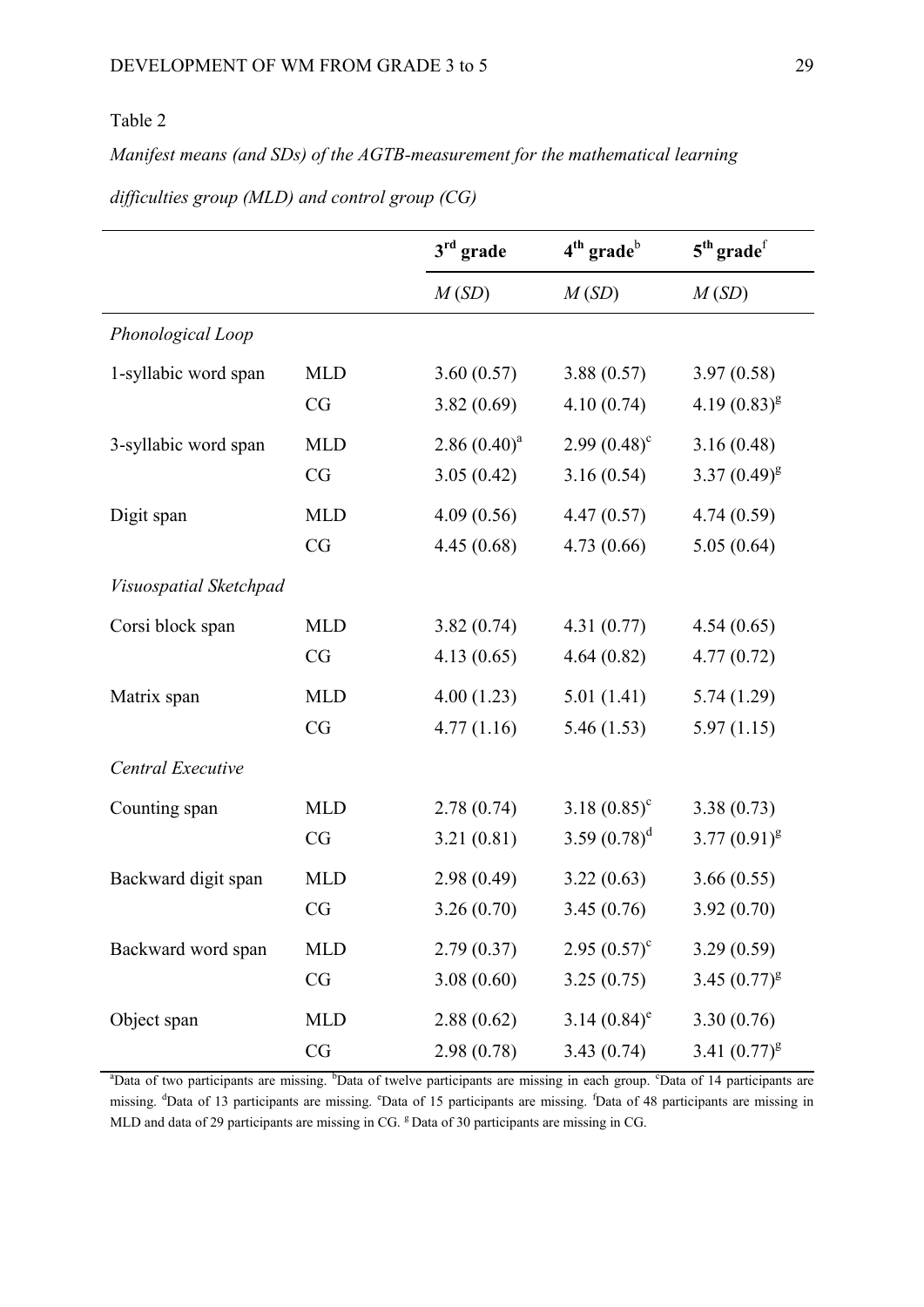## Table 3

|                     | <b>MLD</b> | CG      |
|---------------------|------------|---------|
| PL                  |            |         |
| baseline factor     | $3.54*$    | $3.84*$ |
| change factor t2-t1 | $0.30*$    | $0.33*$ |
| change factor t3-t2 | $0.20*$    | $0.24*$ |
| VSSP                |            |         |
| baseline factor     | $4.01*$    | $4.74*$ |
| change factor t2-t1 | $1.06*$    | $0.87*$ |
| change factor t3-t2 | $0.54*$    | 0.31    |
| CE                  |            |         |
| baseline factor     | $2.92*$    | $3.20*$ |
| change factor t2-t1 | $0.24*$    | $0.31*$ |
| change factor t3-t2 | $0.30*$    | $0.23*$ |

*Latent means of baseline and change factors as a function of MLD*

*Note.* MLD = mathematical learning difficulties group;  $CG = control$  group;  $PL =$ phonological loop; VSSP = visuospatial sketchpad;  $\overrightarrow{CE}$  = central executive; t2 – t1 = difference between second and first measurement point in time;  $t3 - t2 =$  difference between third and second measurement point in time.  $* p < .05$ .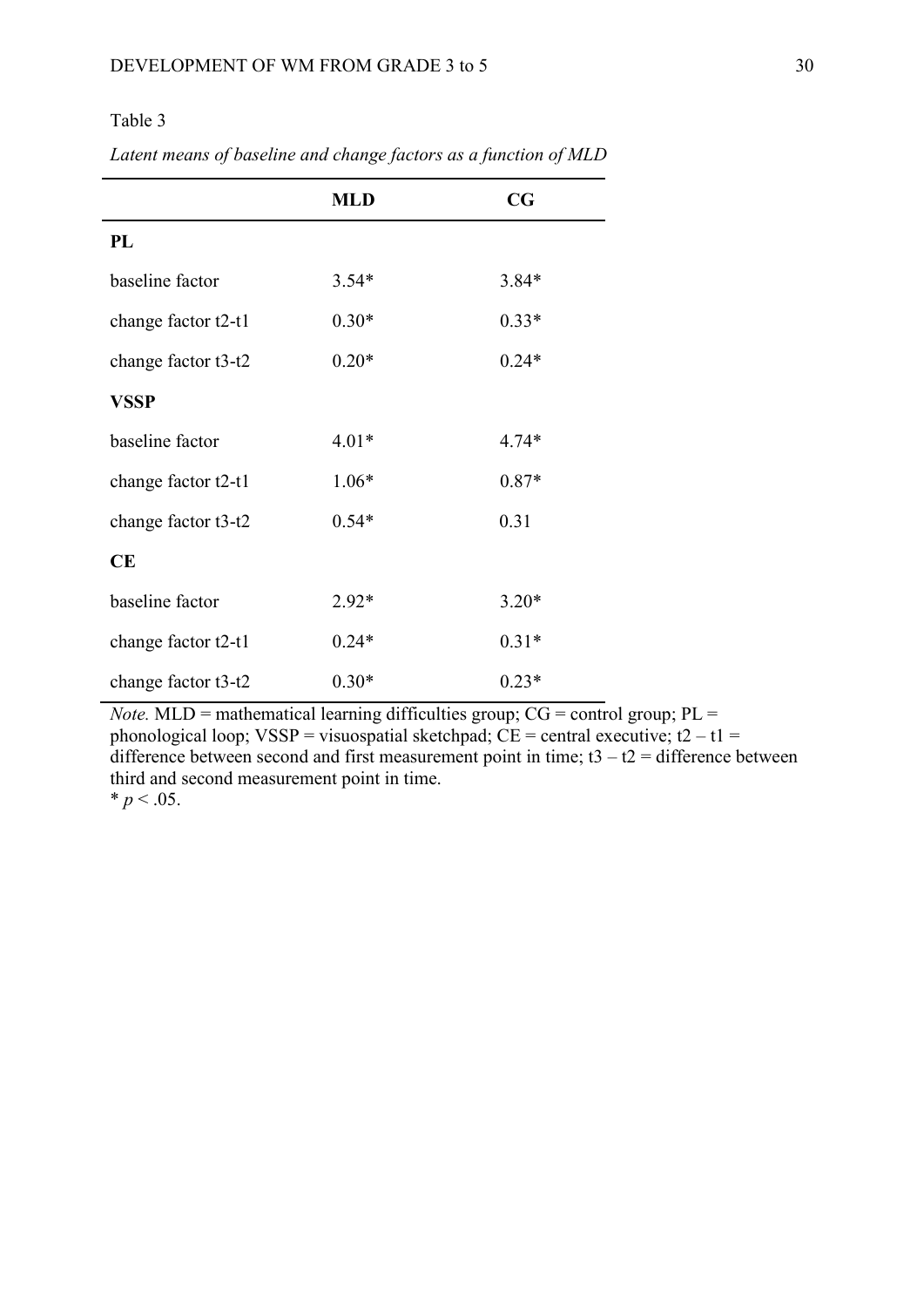

*Figure 1.* Latent change model for WM. t1 = first measurement point in time; t2 = second measurement point in time;  $t3 =$  third measurement point in time;  $t2 - t1 =$  difference between second and first measurement point in time;  $t3 - t2 =$  difference between third and second measurement point in time.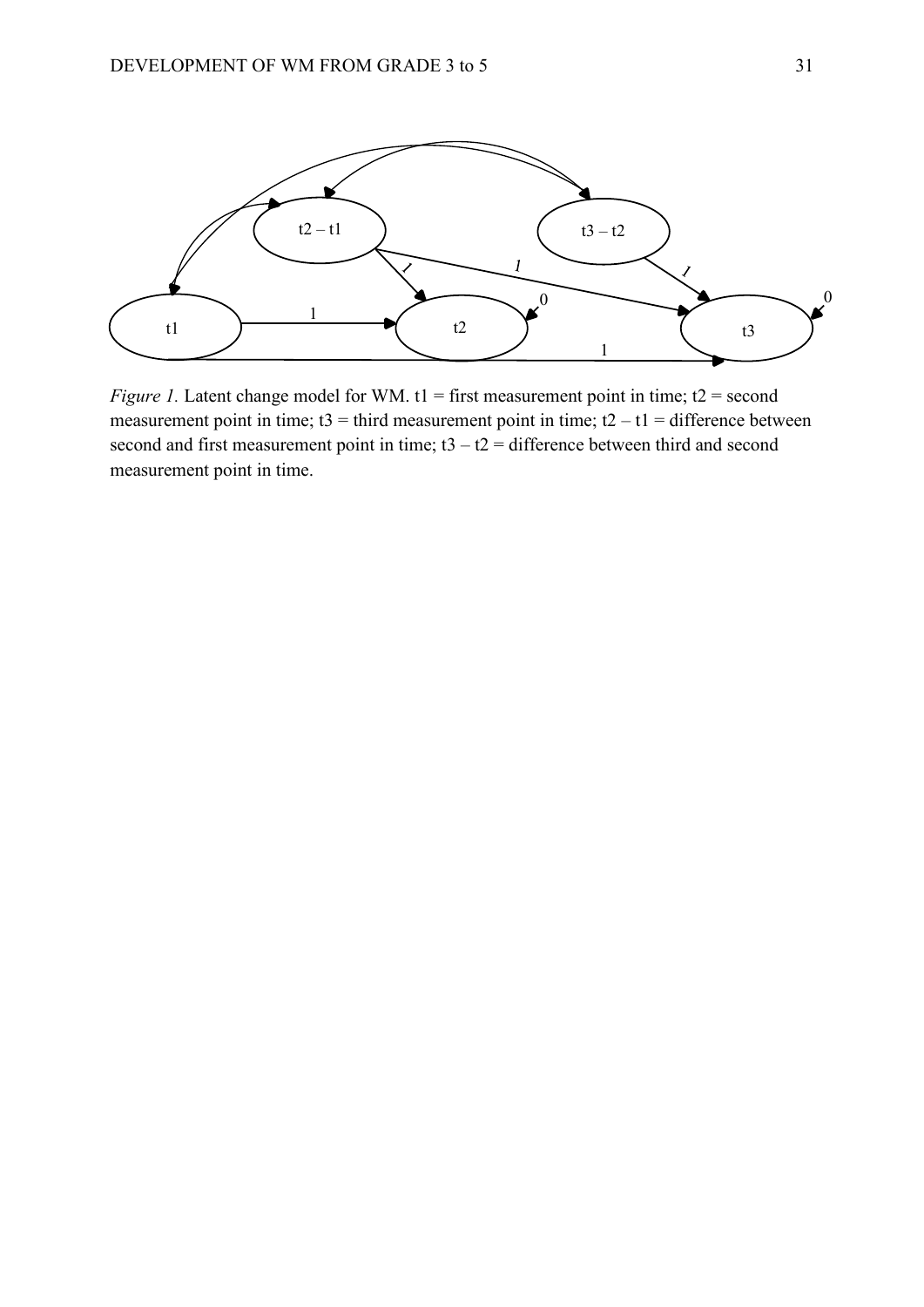

*Figure 2.* Measurement model of the phonological loop for children with MLD (left) standardized parameters) versus typical learners (right standardized parameters). For better clarity, residual variances and autocorrelated residuals are not shown.  $t_1$  = first measurement point in time;  $t2$  = second measurement point in time;  $t3$  = third measurement point in time. PL = phonological loop; ws1 = word span monosyllabic; ws3 = word span tri-syllabic; ds = digit span. All parameters were significant ( $p < .05$ ).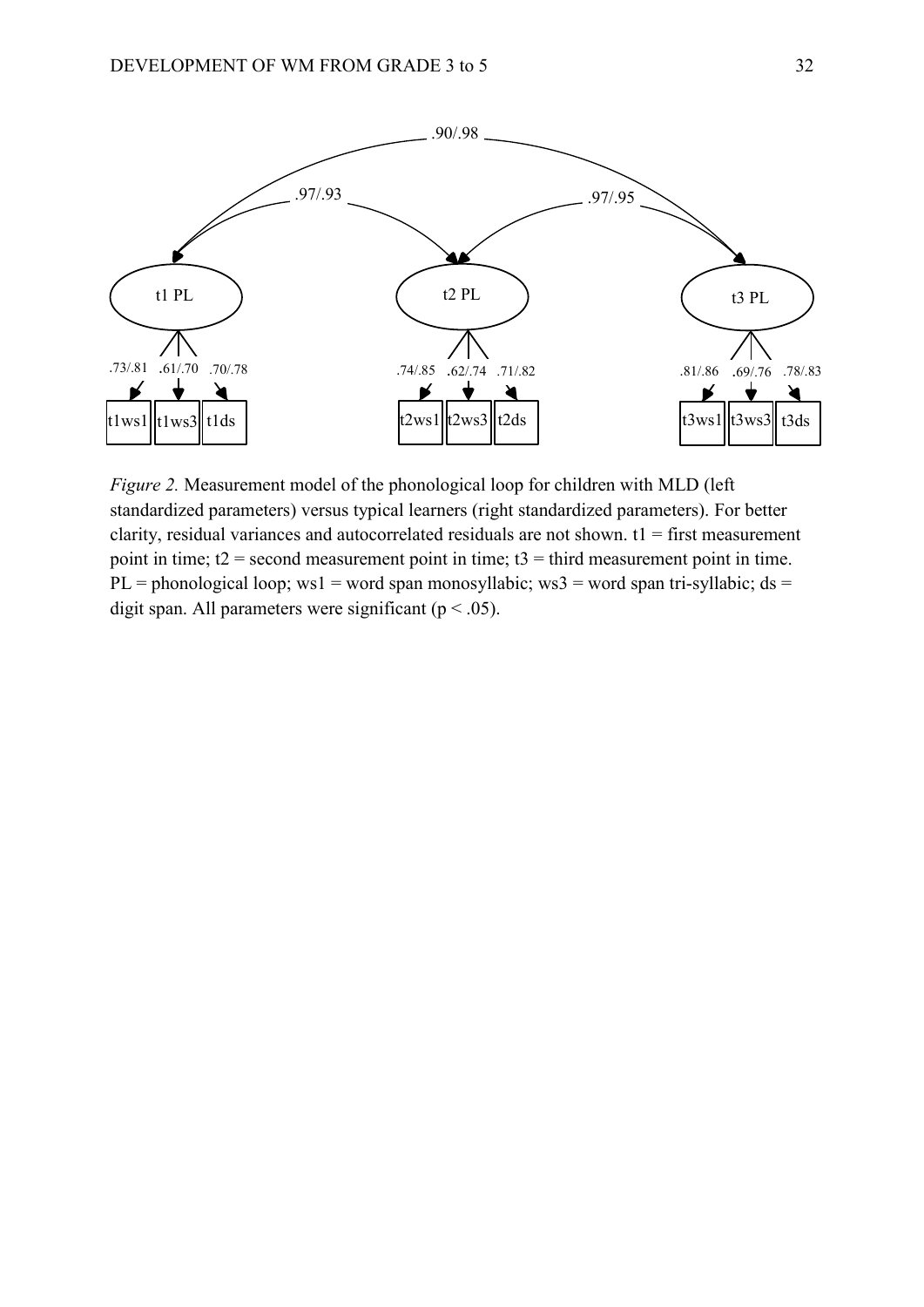

*Figure 3.* Measurement model of the visuospatial sketchpad for children with MLD (left standardized parameters) versus typical learners (right standardized parameters). For better clarity, residual variances and autocorrelated residuals are not shown.  $t_1$  = first measurement point in time;  $t2$  = second measurement point in time;  $t3$  = third measurement point in time.  $VSSP =$  visuospatial sketchpad; cb = corsi block span; mx = matrix span. All parameters were significant ( $p < .05$ ). <sup>a</sup> Parameter was not significant ( $p > .05$ )